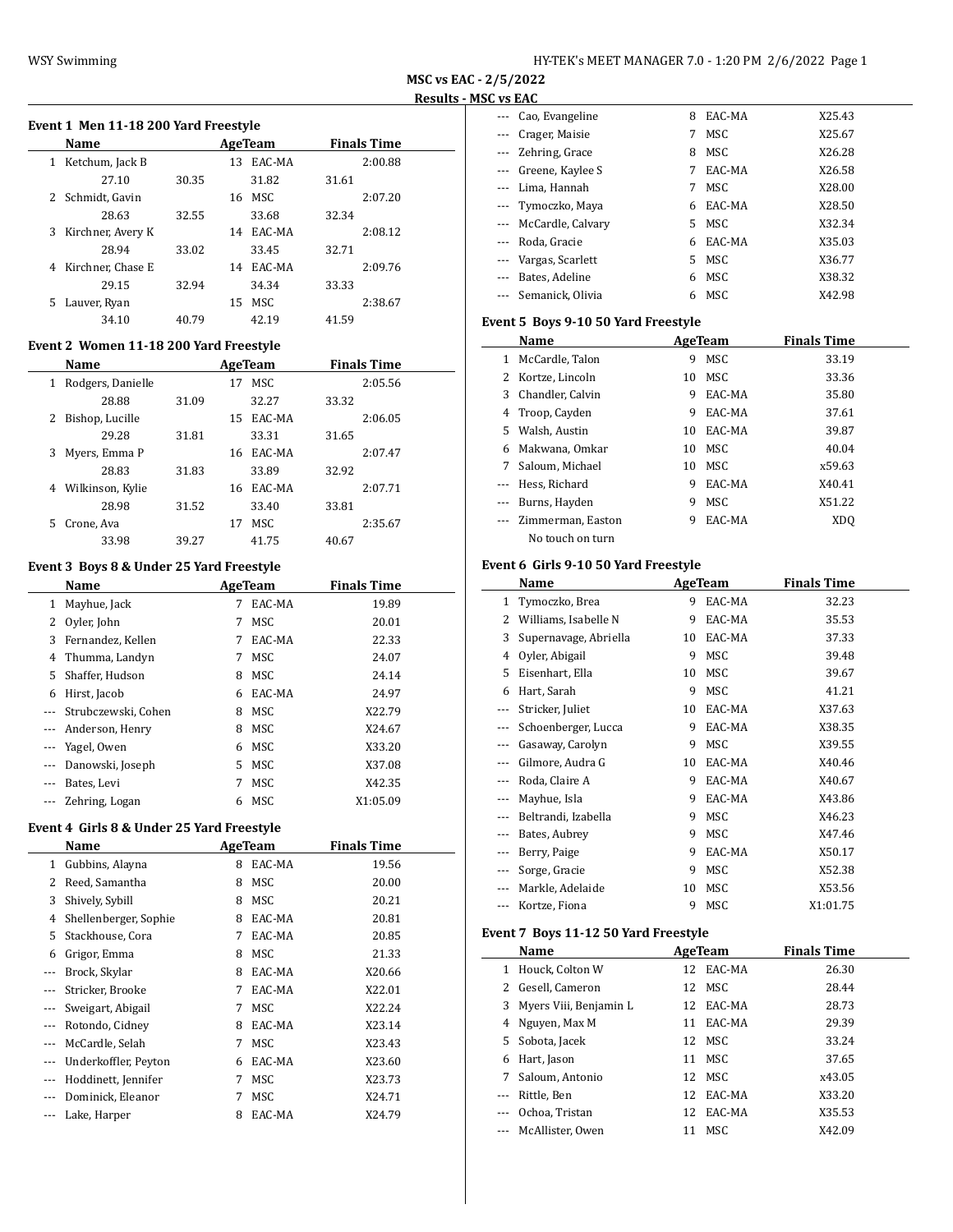| HY-TEK's MEET MANAGER 7.0 - 1:20 PM 2/6/2022 Page 2 |  |  |  |
|-----------------------------------------------------|--|--|--|
|-----------------------------------------------------|--|--|--|

# **(Event 7 Boys 11-12 50 Yard Freestyle)**

|              | (Event 7 Boys 11-12 50 Yard Freestyle) |    |            |                    |  |  |  |  |
|--------------|----------------------------------------|----|------------|--------------------|--|--|--|--|
|              | Name                                   |    | AgeTeam    | <b>Finals Time</b> |  |  |  |  |
|              | Hess, Douglas                          |    | 11 EAC-MA  | X42.86             |  |  |  |  |
|              | Event 8 Girls 11-12 50 Yard Freestyle  |    |            |                    |  |  |  |  |
|              | Name                                   |    | AgeTeam    | <b>Finals Time</b> |  |  |  |  |
| $\mathbf{1}$ | Shubert, Mackenzie                     | 12 | EAC-MA     | 29.79              |  |  |  |  |
| 2            | Messina, Sophia R                      | 12 | EAC-MA     | 30.40              |  |  |  |  |
| 3            | Anderson, Peyton                       | 12 | MSC        | 31.08              |  |  |  |  |
| 4            | Luft-Hoover, Chloe                     | 11 | <b>MSC</b> | 31.60              |  |  |  |  |
| 5            | Wivell, Jenna                          | 12 | EAC-MA     | 32.96              |  |  |  |  |
| 6            | Gasaway, Anna                          | 12 | MSC        | 33.27              |  |  |  |  |
|              | Torquato, Maya                         | 11 | EAC-MA     | X31.91             |  |  |  |  |
|              | Hall, Valerie                          | 11 | EAC-MA     | X34.56             |  |  |  |  |
| $---$        | Stackhouse, Mya                        | 12 | EAC-MA     | X36.37             |  |  |  |  |
| $---$        | Brehm, Eleni                           | 12 | EAC-MA     | X37.31             |  |  |  |  |
| $---$        | Rotondo, Cavlin                        | 12 | EAC-MA     | X40.33             |  |  |  |  |
|              | Dormer, Anna                           | 12 | MSC        | X40.90             |  |  |  |  |
|              | Yocum, Paighton                        | 11 | EAC-MA     | X40.90             |  |  |  |  |
|              | Harris, Caroline                       | 11 | MSC        | X50.99             |  |  |  |  |

## **Event 9 Boys 13-14 50 Yard Freestyle**

| <b>Name</b>         | AgeTeam   | <b>Finals Time</b> |
|---------------------|-----------|--------------------|
| 1 Kirchner, Chase E | 14 EAC-MA | 26.93              |
| 2 White, Tyler      | 13 MSC    | 28.85              |
| 3 Erb, Josiah       | 13 EAC-MA | 30.41              |
| 4 Watkins, Nicholas | 13 MSC    | 38.27              |

#### **Event 10 Girls 13-14 50 Yard Freestyle**

|              | Name                | AgeTeam |           | <b>Finals Time</b> |
|--------------|---------------------|---------|-----------|--------------------|
| $\mathbf{1}$ | Cronin, Tessa M     | 14      | EAC-MA    | 27.70              |
| 2            | Erikson, Carlee     |         | 13 MSC    | 29.40              |
|              | 3 Nguyen, Annale    | 13      | EAC-MA    | 30.25              |
| 4            | Rittle, Anna        |         | 13 EAC-MA | 33.39              |
|              | 5 Alvarado, Mina    |         | 13 MSC    | 35.42              |
| 6            | Baum, Sarah         |         | 13 MSC    | 38.36              |
| $\cdots$     | Kuntz, Audra        | 13      | EAC-MA    | X33.14             |
|              | Shubert, Derian     | 14      | EAC-MA    | X35.34             |
|              | --- Houser, Abigail | 13      | EAC-MA    | X35.54             |

# **Event 11 Boys 15 & Over 50 Yard Freestyle**

|   | Name                 |     | AgeTeam   | <b>Finals Time</b> |
|---|----------------------|-----|-----------|--------------------|
|   | 1 Wetherhold, Andrew | 17  | MSC.      | 23.32              |
|   | 2 Runnels, Riley R   |     | 17 EAC-MA | 24.51              |
|   | 3 Raniowski, Declan  |     | 16 MSC    | 25.11              |
|   | 4 Ketchum, Carter J  |     | 15 EAC-MA | 25.62              |
|   | 5 Mickievicz, Adam S |     | 16 EAC-MA | 26.19              |
| 6 | Lauver, Ryan         | 15. | MSC.      | 31.87              |

# **Event 12 Girls 15 & Over 50 Yard Freestyle**

| <b>Name</b>          | AgeTeam |           | <b>Finals Time</b> |  |
|----------------------|---------|-----------|--------------------|--|
| 1 Rodgers, Danielle  | 17      | MSC.      | 27.00              |  |
| 2 Houck, Sierra G    | 17      | EAC-MA    | 27.07              |  |
| 3 Hoover, Annabelle  |         | 15 MSC    | 27.11              |  |
| 4 McDonald, Genna E  |         | 16 EAC-MA | 27.55              |  |
| 5 Kretschman, Brenna |         | 16 MSC    | 28.66              |  |
| 6 Fasig, Emily C     | 16.     | EAC-MA    | 32.77              |  |

# **Event 13 Boys 8 & Under 25 Yard Breaststroke**

| Name             | AgeTeam     | <b>Finals Time</b> |
|------------------|-------------|--------------------|
| 1 Peters, Blake  | EAC-MA      | 22.38              |
| 2 Mayhue, Jack   | EAC-MA      | 26.38              |
| 3 Fuddy, Donovan | EAC-MA<br>8 | 27.06              |
| 4 Hollick, Gavin | MSC         | 27.18              |

#### **Event 14 Girls 8 & Under 25 Yard Breaststroke**

|          | Name                    |   | AgeTeam | <b>Finals Time</b> |
|----------|-------------------------|---|---------|--------------------|
| 1        | Fuddy, Lily             | 8 | EAC-MA  | 23.26              |
|          | Torquato, Tessa         | 8 | EAC-MA  | 25.69              |
| 3        | Lima, Emily             | 8 | MSC     | 27.25              |
| 4        | Zehring, Grace          | 8 | MSC     | 41.85              |
|          | Stricker, Brooke        | 7 | EAC-MA  | X27.82             |
| $\cdots$ | Stackhouse, Cora        | 7 | EAC-MA  | X31.89             |
|          | Cao, Evangeline         | 8 | EAC-MA  | X32.07             |
| $---$    | Gubbins, Alayna         | 8 | EAC-MA  | X32.18             |
| $\cdots$ | Shellenberger, Sophie   | 8 | EAC-MA  | X33.24             |
|          | Sides, Liliana          | 8 | EAC-MA  | D <sub>0</sub>     |
|          | One hand touch          |   |         |                    |
|          | Grigor, Emma            | 8 | MSC     | D <sub>0</sub>     |
|          | <b>Alternating Kick</b> |   |         |                    |

# **Event 15 Boys 9-10 50 Yard Breaststroke**

|              | Name                                                             |    | <b>AgeTeam</b> | <b>Finals Time</b> |  |
|--------------|------------------------------------------------------------------|----|----------------|--------------------|--|
| $\mathbf{1}$ | Appleby, Colton                                                  | 10 | EAC-MA         | 45.47              |  |
|              | 2 McCardle, Talon                                                | 9  | MSC            | 47.66              |  |
|              | 3 Lambert, Julian                                                | 9  | MSC            | 47.76              |  |
|              | 4 Erb, Jackson                                                   | 10 | EAC-MA         | 53.49              |  |
|              | --- Yerger, Jacob                                                | 9  | MSC            | D <sub>0</sub>     |  |
|              | Downward butterfly kick                                          |    |                |                    |  |
|              | --- Hess, Richard                                                | 9  | EAC-MA         | D <sub>0</sub>     |  |
|              | Incomplete stroke cycle other than one pull followed by one kick |    |                |                    |  |

#### **Event 16 Girls 9-10 50 Yard Breaststroke**

|          | Name                  |    | <b>AgeTeam</b> | <b>Finals Time</b> |
|----------|-----------------------|----|----------------|--------------------|
| 1        | Fuddy, Magnolia       | 10 | EAC-MA         | 44.10              |
|          | 2 Tymoczko, Brea      | 9  | EAC-MA         | 44.60              |
| 3        | Greene, Layla F       | 9  | EAC-MA         | 48.25              |
| 4        | Oyler, Abigail        | 9  | MSC            | 52.41              |
| 5.       | Eisenhart, Ella       | 10 | MSC            | 56.09              |
| 6        | Beltrandi, Izabella   | 9  | MSC            | 57.65              |
| $---$    | Gilmore, Audra G      | 10 | EAC-MA         | X55.96             |
|          | Supernavage, Abriella | 10 | EAC-MA         | X58.23             |
| $\cdots$ | Mayhue, Isla          | 9  | EAC-MA         | X1:01.10           |
| $\cdots$ | Schoenberger, Lucca   | 9  | EAC-MA         | X1:01.14           |
|          | Hart, Sarah           | 9  | MSC            | X1:04.18           |
| $---$    | James, Olivia         | 10 | MSC            | X1:11.67           |
|          | Markle, Adelaide      | 10 | MSC            | XD <sub>O</sub>    |
|          |                       |    |                |                    |

Downward butterfly kick

#### **Event 17 Boys 11-12 50 Yard Breaststroke**

| Name                     | AgeTeam |           | <b>Finals Time</b> |  |
|--------------------------|---------|-----------|--------------------|--|
| 1 Myers Viii, Benjamin L |         | 12 EAC-MA | 38.62              |  |
| 2 Gesell, Cameron        |         | 12 MSC    | 38.84              |  |
| 3 Rittle, Ben            |         | 12 EAC-MA | 40.41              |  |
| 4 Thomas, Bryson         |         | 12 MSC    | 44.58              |  |
| 5 Chandler, Landon K     | 11.     | EAC-MA    | 48.79              |  |
| Mathias, Vincent         |         | MSC.      | 52.77              |  |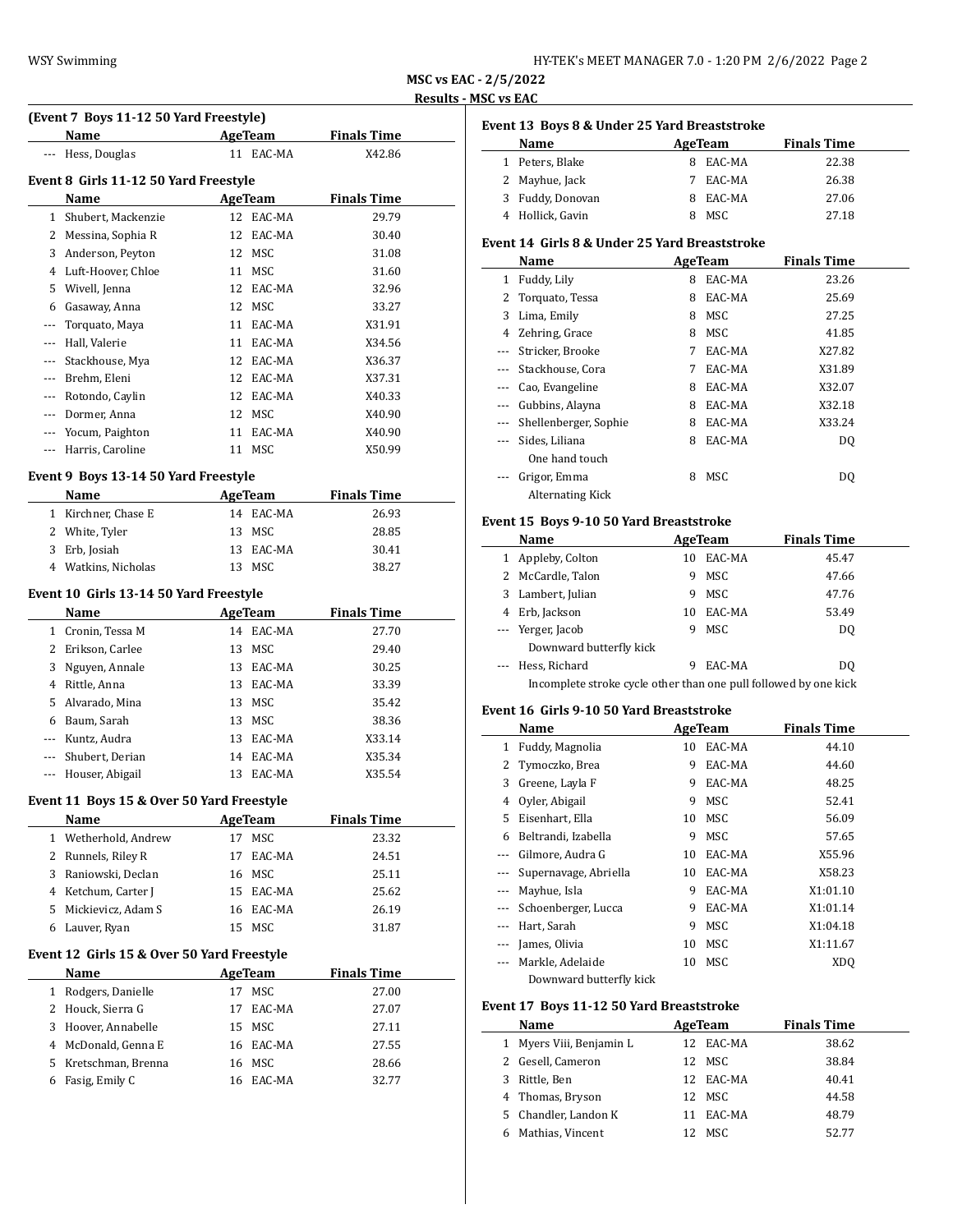| HY-TEK's MEET MANAGER 7.0 - 1:20 PM 2/6/2022 Page 3 |
|-----------------------------------------------------|
|-----------------------------------------------------|

#### **Event 18 Girls 11-12 50 Yard Breaststroke**

|     | <b>Name</b>          |    | AgeTeam   | <b>Finals Time</b> |
|-----|----------------------|----|-----------|--------------------|
| 1   | Messina, Sophia R    |    | 12 EAC-MA | 38.64              |
|     | 2 Shubert, Mackenzie |    | 12 EAC-MA | 38.75              |
| 3   | Adams, Charleigh     |    | 12 MSC    | 39.53              |
| 4   | Cronin, Jordyn       | 11 | EAC-MA    | 41.35              |
| 5.  | Heintzelman, Ashley  | 11 | MSC.      | 50.70              |
| 6   | Dormer, Anna         |    | 12 MSC    | 1:00.79            |
|     | --- Torquato, Maya   | 11 | EAC-MA    | X47.10             |
| --- | Stackhouse, Mya      | 12 | EAC-MA    | X48.94             |
|     | Brehm, Eleni         | 12 | EAC-MA    | X49.91             |
|     | Yocum, Paighton      | 11 | EAC-MA    | X52.69             |

# **Event 19 Boys 13-14 100 Yard Breaststroke**

| <b>Name</b>            | AgeTeam       | <b>Finals Time</b> |
|------------------------|---------------|--------------------|
| Kirchner, Chase E<br>1 | EAC-MA<br>14  | 1:15.88            |
|                        | 40.85         |                    |
| 2 Herres, Ben          | EAC-MA<br>13. | 1:19.81            |
|                        | 42.06         |                    |
| 3 Adamson, Gabriel     | MSC<br>13     | 1:27.47            |
| Erb, Josiah<br>4       | EAC-MA<br>13  | 1:33.32            |
|                        | 49.02         |                    |

# **Event 20 Girls 13-14 100 Yard Breaststroke**

|              | Name            |       |    | AgeTeam    | <b>Finals Time</b> |  |
|--------------|-----------------|-------|----|------------|--------------------|--|
| $\mathbf{1}$ | Garber, Julia M |       |    | 14 EAC-MA  | 1:19.69            |  |
|              | 38.28           | 41.41 |    |            |                    |  |
| 2            | Runkle, Johanna |       |    | 13 MSC     | 1:30.63            |  |
|              | 42.10           | 48.53 |    |            |                    |  |
| 3            | Shubert, Derian |       |    | 14 EAC-MA  | 1:35.64            |  |
|              | 45.04           | 50.60 |    |            |                    |  |
| 4            | Waite, Makayla  |       |    | 13 MSC     | 1:36.15            |  |
|              | 44.49           | 51.66 |    |            |                    |  |
| 5            | Houser, Abigail |       | 13 | EAC-MA     | 1:36.59            |  |
|              | 45.09           | 51.50 |    |            |                    |  |
| 6            | Alvarado, Mina  |       | 13 | <b>MSC</b> | 1:42.33            |  |
|              | 47.87           | 54.46 |    |            |                    |  |

### **Event 21 Boys 15 & Over 100 Yard Breaststroke**

| Name                    |       |     | AgeTeam   | <b>Finals Time</b> |  |
|-------------------------|-------|-----|-----------|--------------------|--|
| Wetherhold, Andrew<br>1 |       | 17  | MSC       | 1:03.62            |  |
| 29.60                   | 34.02 |     |           |                    |  |
| 2 Nolen, Trevor J       |       | 15. | EAC-MA    | 1:08.19            |  |
| 31.61                   | 36.58 |     |           |                    |  |
| Raniowski, Declan<br>3  |       |     | 16 MSC    | 1:13.01            |  |
| 34.04                   | 38.97 |     |           |                    |  |
| Ketchum, Carter J<br>4  |       |     | 15 EAC-MA | 1:13.60            |  |
| 33.92                   | 39.68 |     |           |                    |  |
| Gensemer, Owen B<br>5.  |       | 17  | EAC-MA    | 1:15.79            |  |
| 34.99                   | 40.80 |     |           |                    |  |

# **Event 22 Girls 15 & Over 100 Yard Breaststroke**

| <b>Name</b>         | AgeTeam |  |           | <b>Finals Time</b> |
|---------------------|---------|--|-----------|--------------------|
| 1 Hoover, Annabelle |         |  | 15 MSC    | 1:13.15            |
| 34.57               | 38.58   |  |           |                    |
| 2 McDonald, Genna E |         |  | 16 EAC-MA | 1:15.48            |
| 35.43               | 40.05   |  |           |                    |

|    | IL VS EAL         |         |    |           |         |
|----|-------------------|---------|----|-----------|---------|
| 3  | Kutz, Joy         |         | 17 | MSC       | 1:18.47 |
|    | 36.05             | 42.42   |    |           |         |
|    | 4 Houck, Sierra G |         | 17 | EAC-MA    | 1:22.44 |
|    | 38.38             | 44.06   |    |           |         |
| 5. | Crone, Ava        |         | 17 | MSC       | 1:36.40 |
|    | 45.45             | 50.95   |    |           |         |
| 6  | Fasig, Emily C    |         |    | 16 EAC-MA | 1:56.57 |
|    | 53.06             | 1:03.51 |    |           |         |

# **Event 23 Boys 8 & Under 50 Yard Freestyle**

|    | Name                  |   | AgeTeam | <b>Finals Time</b> |  |
|----|-----------------------|---|---------|--------------------|--|
| 1. | Peters, Blake         | 8 | EAC-MA  | 36.98              |  |
| 2  | Gilmore, Rowen        | 8 | EAC-MA  | 38.79              |  |
| 3  | Hollick, Gavin        | 8 | MSC     | 40.81              |  |
|    | 4 Fernandez, Kellen   |   | EAC-MA  | 51.82              |  |
|    | 5 Strubczewski, Cohen | 8 | MSC     | 53.82              |  |
| 6. | Shaffer, Hudson       | 8 | MSC     | 54.57              |  |
|    | --- Thumma, Landyn    | 7 | MSC     | X57.69             |  |
|    | --- Anderson, Henry   | 8 | MSC     | X57.78             |  |
|    | --- Hirst, Jacob      |   | EAC-MA  | X1:00.52           |  |

## **Event 24 Girls 8 & Under 50 Yard Freestyle**

|       | Name                |   | <b>AgeTeam</b> | <b>Finals Time</b> |  |
|-------|---------------------|---|----------------|--------------------|--|
| 1     | Kichline, Ella      | 7 | MSC.           | 38.22              |  |
| 2     | Fuddy, Lily         | 8 | EAC-MA         | 40.01              |  |
| 3     | Gubbins, Alayna     | 8 | EAC-MA         | 44.42              |  |
| 4     | Reed, Samantha      | 8 | MSC            | 44.70              |  |
| 5.    | Stackhouse, Cora    | 7 | EAC-MA         | 50.02              |  |
| 6     | McCardle, Selah     | 7 | MSC            | 52.00              |  |
| $---$ | Brock, Skylar       | 8 | EAC-MA         | X51.85             |  |
|       | Dominick, Eleanor   | 7 | MSC            | X52.42             |  |
| ---   | Rotondo, Cidney     | 8 | EAC-MA         | X53.08             |  |
|       | Greene, Kaylee S    | 7 | EAC-MA         | X58.42             |  |
|       | Tymoczko, Maya      | 6 | EAC-MA         | X58.63             |  |
| ---   | Hoddinett, Jennifer | 7 | MSC            | X58.79             |  |
| ---   | Crager, Maisie      | 7 | MSC            | X59.26             |  |
|       | Lake, Harper        | 8 | EAC-MA         | X1:03.52           |  |
|       | Lima, Hannah        | 7 | MSC            | X1:03.96           |  |
|       | Roda, Gracie        | 6 | EAC-MA         | XD <sub>0</sub>    |  |
|       | No touch on turn    |   |                |                    |  |

# **Event 25 Boys 9-10 100 Yard Freestyle**

|              | Name              |         |    | AgeTeam | <b>Finals Time</b> |  |
|--------------|-------------------|---------|----|---------|--------------------|--|
| $\mathbf{1}$ | Appleby, Colton   |         | 10 | EAC-MA  | 1:14.34            |  |
|              | 35.79             | 38.55   |    |         |                    |  |
|              | 2 McCardle, Talon |         | 9  | MSC     | 1:16.16            |  |
|              | 36.89             | 39.27   |    |         |                    |  |
| 3            | Chandler, Calvin  |         | 9  | EAC-MA  | 1:25.54            |  |
|              | 41.00             | 44.54   |    |         |                    |  |
| 4            | Walsh, Austin     |         | 10 | EAC-MA  | 1:26.23            |  |
|              | 40.23             | 46.00   |    |         |                    |  |
| 5.           | Makwana, Omkar    |         | 10 | MSC.    | 1:33.60            |  |
|              | 42.84             | 50.76   |    |         |                    |  |
| 6            | Burns, Hayden     |         | 9  | MSC     | 1:58.47            |  |
|              | 55.63             | 1:02.84 |    |         |                    |  |
| $\cdots$     | Yerger, Jacob     |         | 9  | MSC     | X2:02.30           |  |
|              | 56.56             | 1:05.74 |    |         |                    |  |
| $- - -$      | Zimmerman, Easton |         | 9  | EAC-MA  | XDO                |  |
|              | No touch on turn  |         |    |         |                    |  |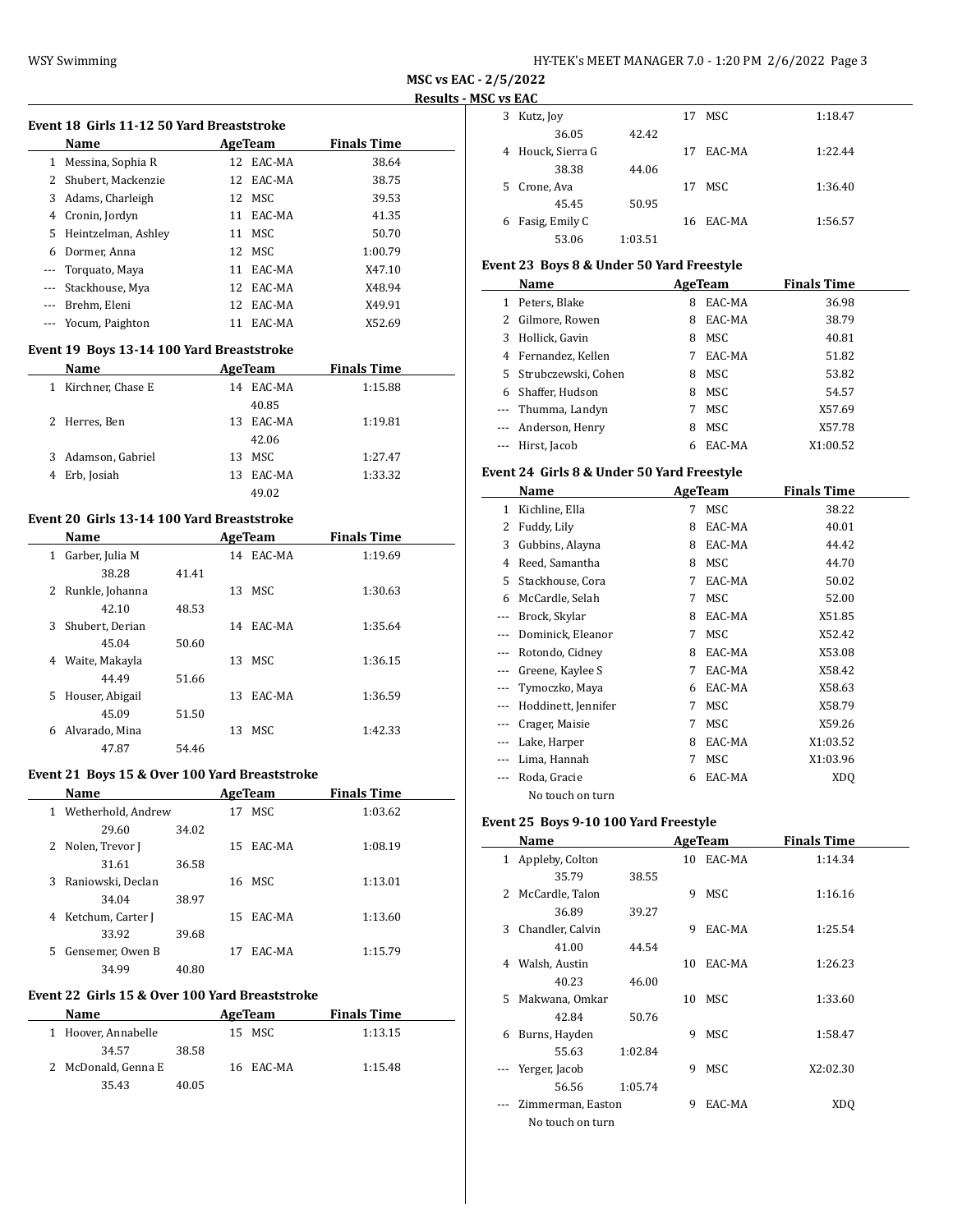| Event 26 Girls 9-10 100 Yard Freestyle |                      |         |    |                |                    |  |  |
|----------------------------------------|----------------------|---------|----|----------------|--------------------|--|--|
|                                        | Name                 |         |    | <b>AgeTeam</b> | <b>Finals Time</b> |  |  |
|                                        | 1 Peters, Renee      |         |    | 10 EAC-MA      | 1:05.42            |  |  |
|                                        | 31.15                | 34.27   |    |                |                    |  |  |
| $\overline{2}$                         | Greene, Layla F      |         | 9  | EAC-MA         | 1:19.03            |  |  |
|                                        | 37.94                | 41.09   |    |                |                    |  |  |
| 3                                      | Williams, Isabelle N |         | 9  | EAC-MA         | 1:21.26            |  |  |
|                                        | 37.86                | 43.40   |    |                |                    |  |  |
| 4                                      | Kevorkova, Sofia     |         | 10 | MSC            | 1:26.62            |  |  |
|                                        | 39.39                | 47.23   |    |                |                    |  |  |
| 5                                      | Urey, Nora           |         |    | 10 MSC         | 1:26.73            |  |  |
|                                        | 39.74                | 46.99   |    |                |                    |  |  |
| 6                                      | Hart, Sarah          |         | 9  | MSC            | 1:41.19            |  |  |
|                                        | 47.99                | 53.20   |    |                |                    |  |  |
|                                        | Gasaway, Carolyn     |         | 9  | MSC            | X1:34.08           |  |  |
|                                        | 45.12                | 48.96   |    |                |                    |  |  |
|                                        | Roda, Claire A       |         | 9  | EAC-MA         | X1:35.04           |  |  |
|                                        | 42.69                | 52.35   |    |                |                    |  |  |
|                                        | James, Olivia        |         | 10 | <b>MSC</b>     | X1:49.62           |  |  |
|                                        | 51.70                | 57.92   |    |                |                    |  |  |
|                                        | Bates, Aubrey        |         | 9  | <b>MSC</b>     | X1:50.92           |  |  |
|                                        | 51.87                | 59.05   |    |                |                    |  |  |
|                                        | Sorge, Gracie        |         | 9  | <b>MSC</b>     | X2:00.00           |  |  |
|                                        | 55.95                | 1:04.05 |    |                |                    |  |  |

# **Event 27 Boys 11-12 100 Yard Freestyle**

|          | <b>Name</b>          |         | <b>AgeTeam</b> | <b>Finals Time</b> |
|----------|----------------------|---------|----------------|--------------------|
|          | 1 Houck, Colton W    |         | 12 EAC-MA      | 1:00.07            |
|          | 28.45                | 31.62   |                |                    |
|          | 2 Kichline, Eli      |         | 11 MSC         | 1:11.50            |
|          | 33.25                | 38.25   |                |                    |
|          | 3 Mathias, Vincent   |         | 12 MSC         | 1:15.77            |
|          | 36.78                | 38.99   |                |                    |
|          | 4 Rittle, Ben        |         | 12 EAC-MA      | 1:16.90            |
|          | 36.08                | 40.82   |                |                    |
|          | 5 Chandler, Landon K |         | 11 EAC-MA      | 1:17.03            |
|          | 35.82                | 41.21   |                |                    |
|          | 6 Sobota, Jacek      |         | 12 MSC         | 1:21.06            |
|          | 38.59                | 42.47   |                |                    |
| 7        | Saloum, Antonio      |         | 12 MSC         | x1:39.10           |
|          | 44.46                | 54.64   |                |                    |
| $\cdots$ | Ochoa, Tristan       |         | 12 EAC-MA      | X1:21.56           |
|          | 38.41                | 43.15   |                |                    |
| $\cdots$ | Hirst, Jackson C     |         | 11 EAC-MA      | X1:26.88           |
|          | 39.34                | 47.54   |                |                    |
|          | --- Hart, Jason      |         | 11 MSC         | X1:33.97           |
|          | 43.31                | 50.66   |                |                    |
|          | --- McAllister, Owen |         | 11 MSC         | X1:41.86           |
|          | 47.66                | 54.20   |                |                    |
|          | Hess, Douglas        |         | 11 EAC-MA      | X2:17.33           |
|          | 55.85                | 1:21.48 |                |                    |

## **Event 28 Girls 11-12 100 Yard Freestyle**

| <b>Name</b>          |       | AgeTeam   | <b>Finals Time</b> |  |
|----------------------|-------|-----------|--------------------|--|
| 1 Dougherty, Sarah R |       | 12 EAC-MA | 1:05.41            |  |
| 31.72                | 33.69 |           |                    |  |
| 2 Howell, Elizabeth  |       | 12 MSC    | 1:08.67            |  |
| 33.49                | 35.18 |           |                    |  |

|   | 3 Anderson, Peyton   |         | 12 MSC    | 1:10.04  |  |
|---|----------------------|---------|-----------|----------|--|
|   | 33.05                | 36.99   |           |          |  |
|   | 4 Hook, Becky J      |         | 11 EAC-MA | 1:13.44  |  |
|   | 35.24                | 38.20   |           |          |  |
| 5 | Torquato, Maya       |         | 11 EAC-MA | 1:13.53  |  |
|   | 35.57                | 37.96   |           |          |  |
| 6 | Gasaway, Anna        |         | 12 MSC    | 1:14.16  |  |
|   | 35.65                | 38.51   |           |          |  |
|   | Hall, Valerie        |         | 11 EAC-MA | X1:19.04 |  |
|   | 36.82                | 42.22   |           |          |  |
|   | Fuddy, Elise L       |         | 11 EAC-MA | X1:23.46 |  |
|   | 38.76                | 44.70   |           |          |  |
|   | Heintzelman, Ashley  |         | 11 MSC    | X1:27.84 |  |
|   | 40.29                | 47.55   |           |          |  |
|   | Yocum, Paighton      |         | 11 EAC-MA | X1:36.39 |  |
|   | 44.66                | 51.73   |           |          |  |
|   | Rotondo, Caylin      |         | 12 EAC-MA | X1:37.98 |  |
|   | 47.17                | 50.81   |           |          |  |
|   | Harris, Caroline     |         | 11 MSC    | X1:49.18 |  |
|   | 49.75                | 59.43   |           |          |  |
|   | Schoenberger, Sienna |         | 11 EAC-MA | X3:09.75 |  |
|   | 1:24.67              | 1:45.08 |           |          |  |

# **Event 29 Boys 13-14 100 Yard Freestyle**

|    | Name              |       |    | AgeTeam   | <b>Finals Time</b> |  |
|----|-------------------|-------|----|-----------|--------------------|--|
| 1  | Gilmore, Reid K   |       |    | 14 EAC-MA | 53.87              |  |
|    | 25.89             | 27.98 |    |           |                    |  |
| 2  | Ketchum, Jack B   |       | 13 | EAC-MA    | 56.22              |  |
|    | 26.70             | 29.52 |    |           |                    |  |
| 3  | White, Tyler      |       | 13 | MSC       | 1:06.31            |  |
|    | 30.64             | 35.67 |    |           |                    |  |
| 4  | Herres, Ben       |       | 13 | EAC-MA    | 1:06.68            |  |
|    | 32.07             | 34.61 |    |           |                    |  |
| 5. | Adamson, Gabriel  |       | 13 | MSC       | 1:09.44            |  |
|    | 33.98             | 35.46 |    |           |                    |  |
| 6  | Watkins, Nicholas |       | 13 | MSC.      | 1:32.93            |  |
|    | 41.33             | 51.60 |    |           |                    |  |
|    | Erb, Josiah       |       | 13 | EAC-MA    | X1:10.84           |  |

#### **Event 30 Girls 13-14 100 Yard Freestyle**

| Name                 |       |    |        | <b>Finals Time</b>                      |
|----------------------|-------|----|--------|-----------------------------------------|
| Cronin, Tessa M<br>1 |       |    |        | 1:01.48                                 |
| 29.33                | 32.15 |    |        |                                         |
| Hirst, Olivia K<br>2 |       | 13 | EAC-MA | 1:04.51                                 |
| 30.90                | 33.61 |    |        |                                         |
| Runkle, Johanna      |       |    | MSC    | 1:12.33                                 |
| 34.68                | 37.65 |    |        |                                         |
| Waite, Makayla       |       | 13 | MSC    | 1:13.62                                 |
| 35.79                | 37.83 |    |        |                                         |
| Rittle, Anna         |       | 13 | EAC-MA | 1:16.83                                 |
| 36.23                | 40.60 |    |        |                                         |
| Baum, Sarah          |       | 13 | MSC    | 1:26.58                                 |
| Shubert, Derian      |       |    |        | X1:20.06                                |
| 37.05                | 43.01 |    |        |                                         |
|                      |       |    |        | AgeTeam<br>14 EAC-MA<br>13<br>14 EAC-MA |

# **Event 31 Boys 15 & Over 100 Yard Freestyle**

| <b>Name</b>          |       | AgeTeam | <b>Finals Time</b> |  |
|----------------------|-------|---------|--------------------|--|
| 1 Wetherhold, Andrew |       | 17 MSC  | 51.38              |  |
| 24.96                | 26.42 |         |                    |  |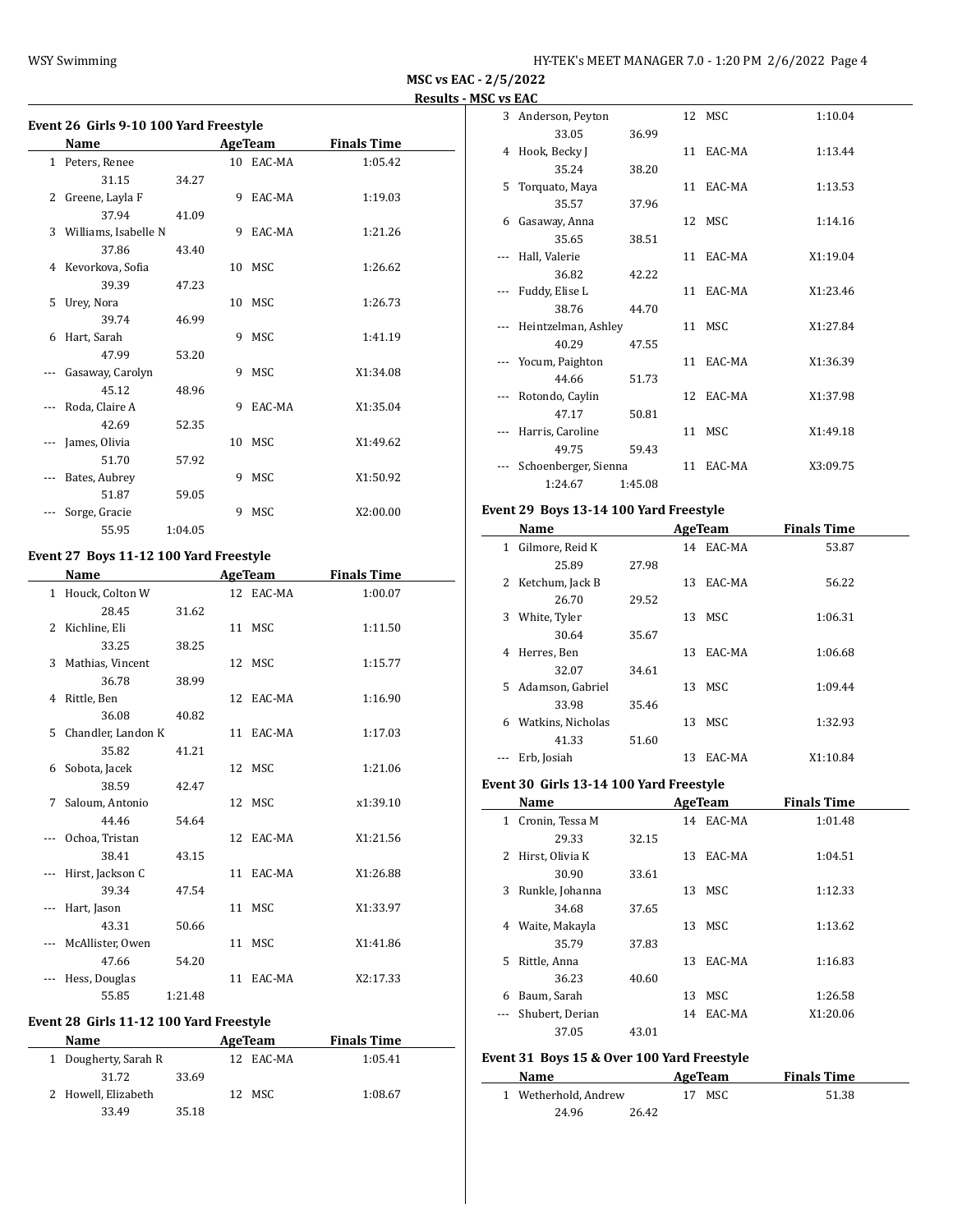$\frac{1}{2}$ 

 $\overline{\phantom{a}}$ 

|    |                                              |       |    |           |                    | . |
|----|----------------------------------------------|-------|----|-----------|--------------------|---|
|    | (Event 31 Boys 15 & Over 100 Yard Freestyle) |       |    |           |                    |   |
|    | <b>Name</b>                                  |       |    | AgeTeam   | <b>Finals Time</b> |   |
| 2  | Runnels, Riley R                             |       | 17 | EAC-MA    | 54.76              |   |
|    | 25.73                                        | 29.03 |    |           |                    |   |
| 3. | Raniowski, Declan                            |       |    | 16 MSC    | 55.09              |   |
|    | 26.67                                        | 28.42 |    |           |                    |   |
| 4  | Schnoor, Luke W                              |       |    | 16 EAC-MA | 57.95              |   |
|    | 27.74                                        | 30.21 |    |           |                    |   |
| 5. | Gensemer, Owen B                             |       | 17 | EAC-MA    | 59.96              |   |
|    | 28.80                                        | 31.16 |    |           |                    |   |
|    | Mickievicz, Adam S                           |       |    | 16 EAC-MA | X1:00.77           |   |
|    | 28.59                                        | 32.18 |    |           |                    |   |

# **Event 32 Girls 15 & Over 100 Yard Freestyle**

|   | Name              |       |    | AgeTeam   | <b>Finals Time</b> |
|---|-------------------|-------|----|-----------|--------------------|
| 1 | Hoover, Annabelle |       |    | 15 MSC    | 57.63              |
|   | 27.94             | 29.69 |    |           |                    |
| 2 | Rodgers, Danielle |       | 17 | MSC.      | 57.94              |
|   | 27.93             | 30.01 |    |           |                    |
| 3 | Wilkinson, Kylie  |       |    | 16 EAC-MA | 58.56              |
|   | 28.34             | 30.22 |    |           |                    |
| 4 | McDonald, Genna E |       | 16 | EAC-MA    | 1:01.46            |
|   | 29.27             | 32.19 |    |           |                    |
| 5 | Kutz, Joy         |       | 17 | MSC.      | 1:02.11            |
|   | 29.30             | 32.81 |    |           |                    |
| 6 | Fasig, Emily C    |       | 16 | EAC-MA    | 1:19.17            |
|   | 36.38             | 42.79 |    |           |                    |

## **Event 33 Boys 8 & Under 25 Yard Backstroke**

|          | Name                                  |    | AgeTeam | <b>Finals Time</b> |  |
|----------|---------------------------------------|----|---------|--------------------|--|
| 1        | Gilmore, Rowen                        | 8  | EAC-MA  | 21.57              |  |
| 2        | Hollick, Gavin                        | 8  | MSC     | 23.82              |  |
| 3        | Strubczewski, Cohen                   | 8  | MSC     | 26.08              |  |
| 4        | Anderson, Henry                       | 8  | MSC     | 26.48              |  |
|          | 5 Fernandez, Kellen                   |    | EAC-MA  | 26.90              |  |
| 6        | Hirst, Jacob                          | 6  | EAC-MA  | 30.33              |  |
| $\cdots$ | Thumma, Landyn                        | 7  | MSC     | X28.25             |  |
| $\cdots$ | Shaffer, Hudson                       | 8  | MSC     | X30.69             |  |
|          | --- Yagel, Owen                       | 6  | MSC     | X34.95             |  |
|          | --- Danowski, Joseph                  | 5. | MSC     | X41.71             |  |
|          | Zehring, Logan                        | 6  | MSC     | XD <sub>O</sub>    |  |
|          | Shoulders past vertical toward breast |    |         |                    |  |

#### **Event 34 Girls 8 & Under 25 Yard Backstroke**

|       | Name                  |   | AgeTeam | <b>Finals Time</b> |
|-------|-----------------------|---|---------|--------------------|
| 1     | Sides, Liliana        | 8 | EAC-MA  | 21.81              |
| 2     | Shively, Sybill       | 8 | MSC     | 23.42              |
| 3     | Brock, Skylar         | 8 | EAC-MA  | 23.49              |
| 4     | Sweigart, Abigail     | 7 | MSC     | 24.31              |
| 5     | Underkoffler, Peyton  | 6 | EAC-MA  | 24.90              |
| 6     | Crager, Maisie        | 7 | MSC     | 26.29              |
|       | Tymoczko, Maya        | 6 | EAC-MA  | X25.83             |
| ---   | Shellenberger, Sophie | 8 | EAC-MA  | X26.47             |
| $---$ | Lake, Harper          | 8 | EAC-MA  | X27.39             |
|       | Greene, Kaylee S      | 7 | EAC-MA  | X27.87             |
| $---$ | McCardle, Selah       | 7 | MSC     | X28.04             |
|       | Dominick, Eleanor     | 7 | MSC     | X28.10             |
| $---$ | Hoddinett, Jennifer   | 7 | MSC     | X29.21             |
|       | Zehring, Grace        | 8 | MSC     | X29.41             |

| --- Cao, Evangeline   | 8  | EAC-MA | X30.04 |
|-----------------------|----|--------|--------|
| --- McCardle, Calvary | 5. | MSC    | X30.23 |
| --- Lima, Hannah      |    | MSC    | X31.21 |
| --- Semanick, Olivia  | 6  | MSC.   | X35.20 |
| --- Roda, Gracie      | 6  | EAC-MA | X35.57 |
| --- Vargas, Scarlett  |    | MSC    | X48.04 |
| --- Bates, Adeline    |    | MSC    | X48.73 |

#### **Event 35 Boys 9-10 50 Yard Backstroke**

|    | Name                                      |    | AgeTeam | <b>Finals Time</b> |
|----|-------------------------------------------|----|---------|--------------------|
| 1  | Kortze, Lincoln                           | 10 | MSC     | 37.91              |
| 2  | Troop, Cayden                             | 9  | EAC-MA  | 42.57              |
| 3  | McKenney, Ryan                            | 10 | MSC     | 43.66              |
| 4  | Chandler, Calvin                          | 9  | EAC-MA  | 47.46              |
| 5. | Makwana, Omkar                            | 10 | MSC     | 52.02              |
| 6  | Saloum, Michael                           | 10 | MSC     | x59.50             |
|    | Walsh, Austin                             | 10 | EAC-MA  | X50.47             |
|    | Zimmerman, Easton                         | 9  | EAC-MA  | X54.76             |
|    | Burns, Hayden                             | 9  | MSC     | X1:01.20           |
|    | Yerger, Jacob                             | 9  | MSC     | X1:06.02           |
|    | Hess, Richard                             | 9  | EAC-MA  | D <sub>0</sub>     |
|    | Delay initiating turn after past vertical |    |         |                    |

#### **Event 36 Girls 9-10 50 Yard Backstroke**

|   | Name                                  |    | AgeTeam | <b>Finals Time</b> |  |
|---|---------------------------------------|----|---------|--------------------|--|
| 1 | Fuddy, Magnolia                       | 10 | EAC-MA  | 41.83              |  |
| 2 | Stricker, Juliet                      | 10 | EAC-MA  | 43.33              |  |
| 3 | Greene, Layla F                       | 9  | EAC-MA  | 45.45              |  |
| 4 | Urey, Nora                            | 10 | MSC     | 46.07              |  |
| 5 | Gasaway, Carolyn                      | 9  | MSC     | 48.75              |  |
| 6 | Eisenhart, Ella                       | 10 | MSC     | 51.65              |  |
|   | Roda, Claire A                        | 9  | EAC-MA  | X46.88             |  |
|   | Schoenberger, Lucca                   | 9  | EAC-MA  | X48.28             |  |
|   | Supernavage, Abriella                 | 10 | EAC-MA  | X51.03             |  |
|   | Mayhue, Isla                          | 9  | EAC-MA  | X51.36             |  |
|   | Berry, Paige                          | 9  | EAC-MA  | X52.29             |  |
|   | Bates, Aubrey                         | 9  | MSC     | X59.33             |  |
|   | Sorge, Gracie                         | 9  | MSC     | X1:04.45           |  |
|   | Kortze, Fiona                         | 9  | MSC     | X1:06.94           |  |
|   | Markle, Adelaide                      | 10 | MSC     | XD <sub>0</sub>    |  |
|   | Shoulders past vertical toward breast |    |         |                    |  |

# **Event 37 Boys 11-12 50 Yard Backstroke**

|    | Name                                  |    | AgeTeam   | <b>Finals Time</b> |
|----|---------------------------------------|----|-----------|--------------------|
|    | 1 Gesell, Cameron                     |    | 12 MSC    | 33.34              |
|    | 2 Chandler, Landon K                  | 11 | EAC-MA    | 39.38              |
| 3  | Hirst, Jackson C                      |    | 11 EAC-MA | 41.12              |
| 4  | Ochoa, Tristan                        |    | 12 EAC-MA | 44.94              |
| 5. | Hart, Jason                           | 11 | MSC.      | 45.89              |
|    | 6 Saloum, Antonio                     |    | 12 MSC    | 52.79              |
|    | Hess, Douglas                         |    | 11 EAC-MA | X56.03             |
|    | --- McAllister. Owen                  | 11 | MSC       | X56.22             |
|    | Sobota, Jacek                         |    | 12 MSC    | D <sub>0</sub>     |
|    | Shoulders past vertical toward breast |    |           |                    |

# **Event 38 Girls 11-12 50 Yard Backstroke**

| Name                 | AgeTeam   | <b>Finals Time</b> |
|----------------------|-----------|--------------------|
| 1 Dougherty, Sarah R | 12 EAC-MA | 33.25              |
| 2 Adams, Charleigh   | 12 MSC    | 33.96              |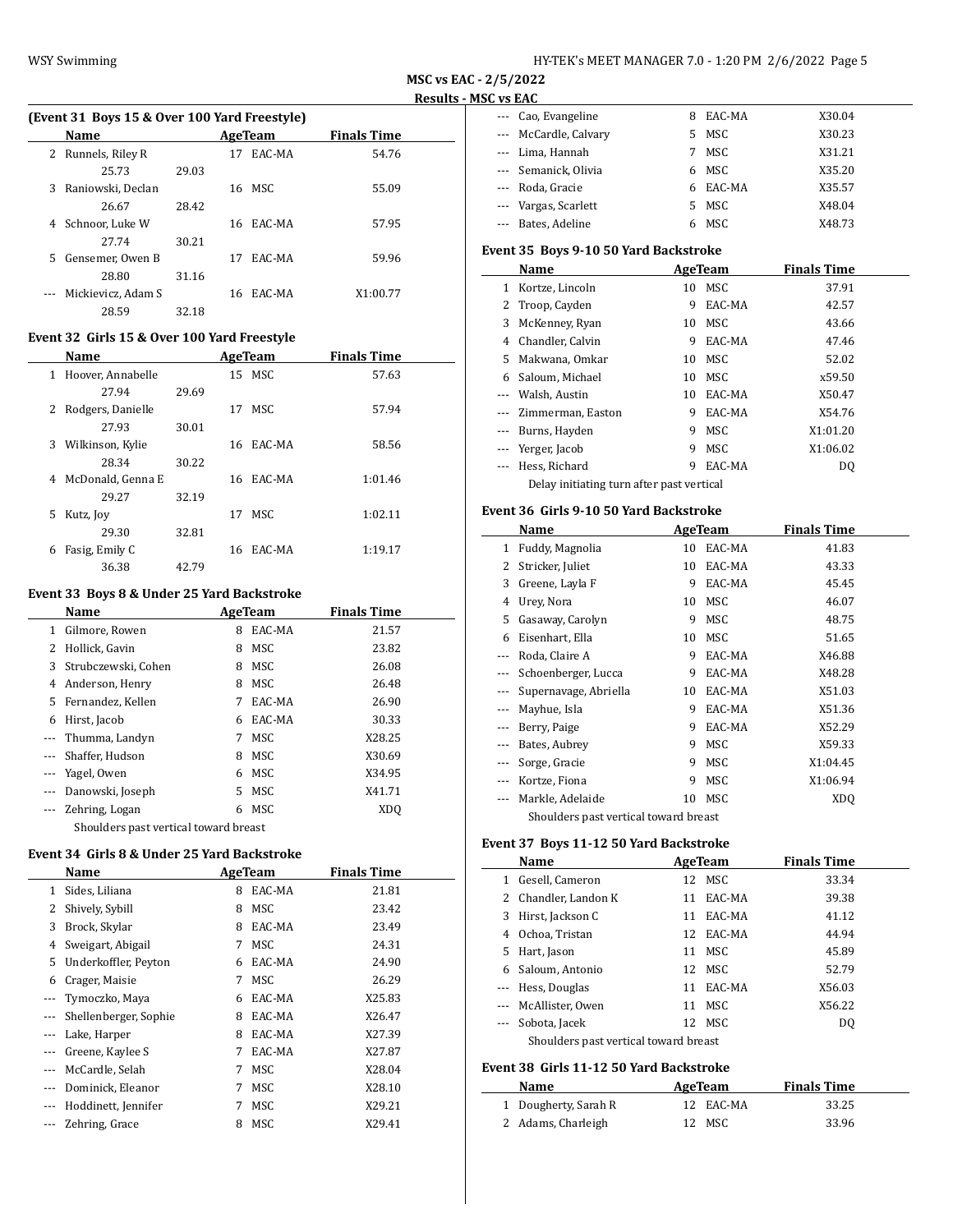| HY-TEK's MEET MANAGER 7.0 - 1:20 PM 2/6/2022 Page 6 |  |  |  |  |  |  |  |  |  |  |  |  |  |  |  |  |  |  |  |  |  |  |  |  |  |  |  |  |  |  |  |  |  |  |  |  |  |  |  |  |  |  |  |  |  |  |  |  |  |  |  |  |  |  |  |  |  |  |  |  |  |  |  |  |  |  |  |  |  |  |  |  |  |  |  |  |  |  |  |  |  |  |  |  |  |  |  |  |  |  |  |  |  |  |  |  |  |  |  |  |  |  |  |  |  |  |  |  |  |  |  |  |  |  |  |  |  |  |  |  |  |  |  |  |  |  |  |  |  |  |  |  |  |  |  |  |  |  |  |  |  |  |  |  |  |  |
|-----------------------------------------------------|--|--|--|--|--|--|--|--|--|--|--|--|--|--|--|--|--|--|--|--|--|--|--|--|--|--|--|--|--|--|--|--|--|--|--|--|--|--|--|--|--|--|--|--|--|--|--|--|--|--|--|--|--|--|--|--|--|--|--|--|--|--|--|--|--|--|--|--|--|--|--|--|--|--|--|--|--|--|--|--|--|--|--|--|--|--|--|--|--|--|--|--|--|--|--|--|--|--|--|--|--|--|--|--|--|--|--|--|--|--|--|--|--|--|--|--|--|--|--|--|--|--|--|--|--|--|--|--|--|--|--|--|--|--|--|--|--|--|--|--|--|--|--|--|--|--|
|-----------------------------------------------------|--|--|--|--|--|--|--|--|--|--|--|--|--|--|--|--|--|--|--|--|--|--|--|--|--|--|--|--|--|--|--|--|--|--|--|--|--|--|--|--|--|--|--|--|--|--|--|--|--|--|--|--|--|--|--|--|--|--|--|--|--|--|--|--|--|--|--|--|--|--|--|--|--|--|--|--|--|--|--|--|--|--|--|--|--|--|--|--|--|--|--|--|--|--|--|--|--|--|--|--|--|--|--|--|--|--|--|--|--|--|--|--|--|--|--|--|--|--|--|--|--|--|--|--|--|--|--|--|--|--|--|--|--|--|--|--|--|--|--|--|--|--|--|--|--|--|

**MSC vs EAC - 2/5/2022**

# **Results - MSC vs EAC**

|          | (Event 38 Girls 11-12 50 Yard Backstroke) |    |                |                    |  |
|----------|-------------------------------------------|----|----------------|--------------------|--|
|          | Name                                      |    | <b>AgeTeam</b> | <b>Finals Time</b> |  |
| 3        | Troop, Caleigh                            | 12 | EAC-MA         | 34.87              |  |
| 4        | Messina, Sophia R                         | 12 | EAC-MA         | 36.51              |  |
| 5        | Luft-Hoover, Chloe                        |    | 11 MSC         | 37.01              |  |
| 6        | Heintzelman, Ashley                       | 11 | MSC            | 50.58              |  |
| $---$    | Wivell, Jenna                             | 12 | EAC-MA         | X37.28             |  |
| ---      | Gasaway, Anna                             |    | 12 MSC         | X40.03             |  |
| $\cdots$ | Hook, Becky J                             | 11 | EAC-MA         | X41.04             |  |
| $- - -$  | Hall, Valerie                             | 11 | EAC-MA         | X42.06             |  |
| $- - -$  | Stackhouse, Mya                           | 12 | EAC-MA         | X43.91             |  |
| $- - -$  | Brehm, Eleni                              |    | 12 EAC-MA      | X44.17             |  |
| ---      | Fuddy, Elise L                            | 11 | EAC-MA         | X45.35             |  |
| $- - -$  | Harris, Caroline                          | 11 | MSC            | X51.18             |  |
| $---$    | Schoenberger, Sienna                      | 11 | EAC-MA         | X1:27.64           |  |
| $---$    | Rotondo, Caylin                           | 12 | EAC-MA         | XDO                |  |
|          | No touch at turn                          |    |                |                    |  |

#### **Event 39 Boys 13-14 100 Yard Backstroke**

|   | Name              |         |    | AgeTeam | <b>Finals Time</b> |  |
|---|-------------------|---------|----|---------|--------------------|--|
| 1 | Gilmore, Reid K   |         | 14 | EAC-MA  | 1:05.44            |  |
|   | 32.16             | 33.28   |    |         |                    |  |
|   | 2 Herres, Ben     |         | 13 | EAC-MA  | 1:14.46            |  |
|   | 36.35             | 38.11   |    |         |                    |  |
| 3 | White, Tyler      |         |    | 13 MSC  | 1:22.27            |  |
|   | 38.04             | 44.23   |    |         |                    |  |
| 4 | Watkins, Nicholas |         |    | 13 MSC  | 2:24.67            |  |
|   | 1:08.47           | 1:16.20 |    |         |                    |  |

## **Event 40 Girls 13-14 100 Yard Backstroke**

|    | Name              |       |    | <b>AgeTeam</b> | <b>Finals Time</b> |  |
|----|-------------------|-------|----|----------------|--------------------|--|
|    | 1 Garber, Julia M |       |    | 14 EAC-MA      | 1:13.08            |  |
|    | 36.07             | 37.01 |    |                |                    |  |
| 2  | Hirst, Olivia K   |       |    | 13 EAC-MA      | 1:14.01            |  |
|    | 35.47             | 38.54 |    |                |                    |  |
| 3  | Erikson, Carlee   |       |    | 13 MSC         | 1:16.87            |  |
|    | 36.85             | 40.02 |    |                |                    |  |
| 4  | Kuntz, Audra      |       | 13 | EAC-MA         | 1:21.61            |  |
|    | 39.29             | 42.32 |    |                |                    |  |
| 5. | Waite, Makayla    |       |    | 13 MSC         | 1:29.54            |  |
|    | 44.43             | 45.11 |    |                |                    |  |
| 6  | Alvarado, Mina    |       |    | 13 MSC         | 1:33.22            |  |
|    | 43.88             | 49.34 |    |                |                    |  |
|    | Baum, Sarah       |       |    | 13 MSC         | X1:48.46           |  |
|    | 50.02             | 58.44 |    |                |                    |  |
|    | Rittle, Anna      |       | 13 | EAC-MA         | X1:56.48           |  |
|    |                   |       |    | 25.81          |                    |  |
|    | Houser, Abigail   |       | 13 | EAC-MA         | X1:58.00           |  |
|    |                   |       |    | 22.00          |                    |  |

# **Event 41 Boys 15 & Over 100 Yard Backstroke**

|   | Name              |       | AgeTeam   | <b>Finals Time</b> |
|---|-------------------|-------|-----------|--------------------|
| 1 | Ketchum, Carter J |       | 15 EAC-MA | 1:03.94            |
|   | 30.87             | 33.07 |           |                    |
|   | 2 Schnoor, Luke W |       | 16 EAC-MA | 1:06.30            |
|   | 32.36             | 33.94 |           |                    |
|   | 3 Schmidt, Gavin  |       | 16 MSC    | 1:06.59            |
|   | 32.57             | 34.02 |           |                    |

|    | 4 Mickievicz, Adam S                         |       |     | 16 EAC-MA | 1:10.09            |
|----|----------------------------------------------|-------|-----|-----------|--------------------|
|    | 34.10                                        | 35.99 |     |           |                    |
|    | Event 42 Girls 15 & Over 100 Yard Backstroke |       |     |           |                    |
|    | Name                                         |       |     | AgeTeam   | <b>Finals Time</b> |
| 1  | Wilkinson, Kylie                             |       |     | 16 EAC-MA | 1:07.93            |
|    | 33.04                                        | 34.89 |     |           |                    |
| 2  | Houck, Sierra G                              |       | 17  | EAC-MA    | 1:08.52            |
|    | 33.08                                        | 35.44 |     |           |                    |
| 3  | Kretschman, Brenna                           |       |     | 16 MSC    | 1:14.00            |
|    | 35.64                                        | 38.36 |     |           |                    |
| 4  | Crone, Ava                                   |       | 17  | MSC       | 1:19.23            |
|    | 38.52                                        | 40.71 |     |           |                    |
| 5. | Wivell, Jillian                              |       | 15. | EAC-MA    | 1:20.26            |
|    | 39.15                                        | 41.11 |     |           |                    |

# **Event 43 Boys 8 & Under 25 Yard Butterfly**

| Name             | AgeTeam |          | <b>Finals Time</b> |  |
|------------------|---------|----------|--------------------|--|
| 1 Gilmore, Rowen | 8.      | EAC-MA   | 19.59              |  |
| 2 Fuddy, Donovan |         | 8 EAC-MA | 21.30              |  |
| 3 Mayhue, Jack   |         | EAC-MA   | 26.11              |  |
| 4 Oyler, John    |         | MSC.     | 30.16              |  |

# **Event 44 Girls 8 & Under 25 Yard Butterfly**

|                          | Name                     |   | AgeTeam | <b>Finals Time</b> |  |
|--------------------------|--------------------------|---|---------|--------------------|--|
| 1                        | Kichline, Ella           | 7 | MSC     | 19.53              |  |
| 2                        | Fuddy, Lily              | 8 | EAC-MA  | 20.38              |  |
| 3                        | Torquato, Tessa          | 8 | EAC-MA  | 23.62              |  |
| 4                        | Stricker, Brooke         | 7 | EAC-MA  | 26.87              |  |
| $\overline{\phantom{a}}$ | Shively, Sybill          | 8 | MSC     | X29.90             |  |
|                          | Rotondo, Cidney          | 8 | EAC-MA  | X35.92             |  |
|                          | Lima, Emily              | 8 | MSC     | DQ                 |  |
|                          | <b>Alternating Kick</b>  |   |         |                    |  |
| $\cdots$                 | Semanick, Olivia         | 6 | MSC     | XDO                |  |
|                          | Arms underwater recovery |   |         |                    |  |
| $\cdots$                 | Reed, Samantha           | 8 | MSC     | DQ                 |  |
|                          | <b>Alternating Kick</b>  |   |         |                    |  |
|                          | Grigor, Emma             | 8 | MSC     | XDO                |  |
|                          | Alternating Kick         |   |         |                    |  |

# **Event 45 Boys 9-10 50 Yard Butterfly**

|   | Name                    |    | AgeTeam | <b>Finals Time</b> |  |
|---|-------------------------|----|---------|--------------------|--|
| 1 | Kortze, Lincoln         | 10 | MSC     | 42.58              |  |
|   | 2 McKenney, Ryan        | 10 | MSC     | 43.98              |  |
|   | 3 Lambert, Julian       | 9  | MSC     | 48.51              |  |
|   | 4 Troop, Cayden         | 9  | EAC-MA  | 48.84              |  |
|   | --- Erb, Jackson        | 10 | EAC-MA  | D <sub>0</sub>     |  |
|   | <b>Alternating Kick</b> |    |         |                    |  |

### **Event 46 Girls 9-10 50 Yard Butterfly**

|   | Name                     | AgeTeam |        | <b>Finals Time</b> |
|---|--------------------------|---------|--------|--------------------|
| 1 | Peters, Renee            | 10      | EAC-MA | 32.98              |
|   | 2 Tymoczko, Brea         | 9       | EAC-MA | 35.56              |
|   | 3 Williams, Isabelle N   | 9       | EAC-MA | 38.68              |
|   | 4 Urey, Nora             | 10      | MSC    | 44.55              |
|   | 5 Kevorkova, Sofia       | 10      | MSC.   | 45.96              |
|   | --- Beltrandi, Izabella  | 9       | MSC    | D <sub>0</sub>     |
|   | Arms underwater recovery |         |        |                    |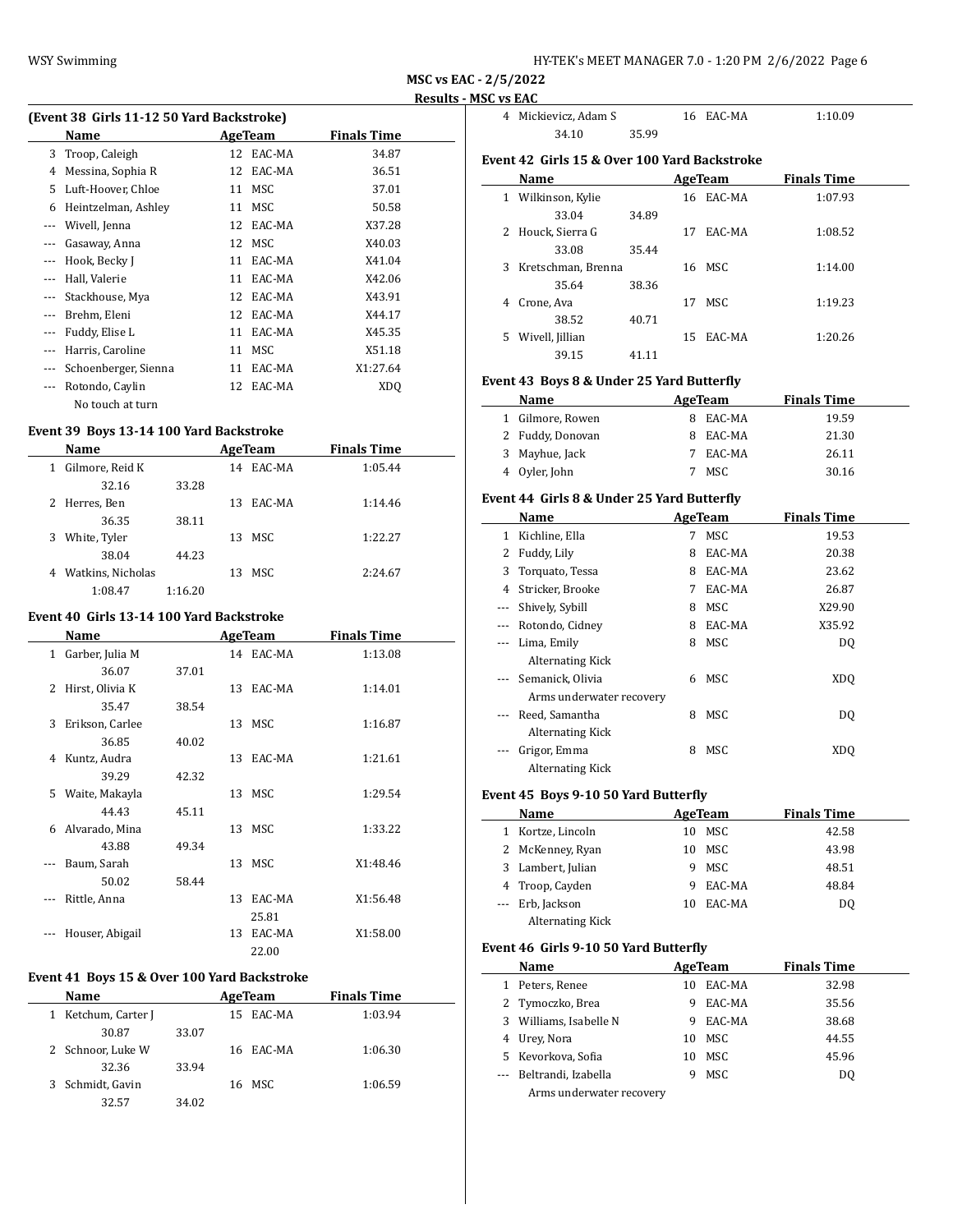$\overline{a}$ 

**MSC vs EAC - 2/5/2022 Results - MSC vs EAC**

 $\overline{\phantom{a}}$ 

 $\overline{\phantom{0}}$ 

#### **Event 47 Boys 11-12 50 Yard Butterfly**

| 17.70                    |         |           |                    |  |  |  |  |  |
|--------------------------|---------|-----------|--------------------|--|--|--|--|--|
| <b>Name</b>              | AgeTeam |           | <b>Finals Time</b> |  |  |  |  |  |
| 1 Houck, Colton W        |         | 12 EAC-MA | 28.43              |  |  |  |  |  |
| 2 Nguyen, Max M          | 11      | EAC-MA    | 32.20              |  |  |  |  |  |
| 3 Myers Viii, Benjamin L |         | 12 EAC-MA | 32.82              |  |  |  |  |  |
| 4 Kichline, Eli          | 11      | MSC       | 33.19              |  |  |  |  |  |
| 5 Thomas, Bryson         |         | MSC       | 43.01              |  |  |  |  |  |

### **Event 48 Girls 11-12 50 Yard Butterfly**

| <b>Name</b>          | AgeTeam   | <b>Finals Time</b> |  |
|----------------------|-----------|--------------------|--|
| 1 Shubert, Mackenzie | 12 EAC-MA | 33.48              |  |
| 2 Troop, Caleigh     | 12 EAC-MA | 34.61              |  |
| 3 Howell, Elizabeth  | 12 MSC    | 35.83              |  |
| 4 Wivell, Jenna      | 12 EAC-MA | 36.65              |  |
| 5 Anderson, Peyton   | 12 MSC    | 38.54              |  |
| --- Cronin, Jordyn   | EAC-MA    | X37.56             |  |
|                      |           |                    |  |

#### **Event 49 Boys 13-14 100 Yard Butterfly**

|   | <b>Name</b>         | AgeTeam |    |           | <b>Finals Time</b> |  |
|---|---------------------|---------|----|-----------|--------------------|--|
| 1 | Gilmore, Reid K     |         | 14 | EAC-MA    | 58.57              |  |
|   | 27.24               | 31.33   |    |           |                    |  |
|   | 2 Ketchum, Jack B   |         | 13 | EAC-MA    | 1:07.60            |  |
|   | 29.98               | 37.62   |    |           |                    |  |
|   | 3 Kirchner, Avery K |         |    | 14 EAC-MA | 1:08.14            |  |
|   | 30.97               | 37.17   |    |           |                    |  |
|   | 4 Adamson, Gabriel  |         | 13 | MSC.      | 1:27.12            |  |
|   | 39.74               | 47.38   |    |           |                    |  |

# **Event 50 Girls 13-14 100 Yard Butterfly**

|   | Name             |       |    | AgeTeam   | <b>Finals Time</b> |  |  |
|---|------------------|-------|----|-----------|--------------------|--|--|
| 1 | Cronin, Tessa M  |       |    | 14 EAC-MA | 1:13.63            |  |  |
|   | 34.70            | 38.93 |    |           |                    |  |  |
|   | 2 Nguyen, Annale |       | 13 | EAC-MA    | 1:16.90            |  |  |
|   | 34.92            | 41.98 |    |           |                    |  |  |
| 3 | Erikson, Carlee  |       | 13 | MSC       | 1:17.75            |  |  |
|   | 35.69            | 42.06 |    |           |                    |  |  |
| 4 | Kuntz, Audra     |       | 13 | EAC-MA    | 1:29.80            |  |  |
|   | 42.84            | 46.96 |    |           |                    |  |  |

### **Event 51 Boys 15 & Over 100 Yard Butterfly**

|       | <b>Name</b>      |       |    | AgeTeam   | <b>Finals Time</b> |  |
|-------|------------------|-------|----|-----------|--------------------|--|
| $^*1$ | Runnels, Riley R |       | 17 | EAC-MA    | 1:06.26            |  |
|       | 30.62            | 35.64 |    |           |                    |  |
| *1    | Nolen, Trevor J  |       |    | 15 EAC-MA | 1:06.26            |  |
|       | 30.91            | 35.35 |    |           |                    |  |
|       | 3 Lauver, Ryan   |       |    | 15 MSC    | 1:30.67            |  |
|       | 40.07            | 50.60 |    |           |                    |  |

### **Event 52 Girls 15 & Over 100 Yard Butterfly**

| Name                    |       |     | AgeTeam   | <b>Finals Time</b> |         |
|-------------------------|-------|-----|-----------|--------------------|---------|
| Bishop, Lucille         |       |     | 15 EAC-MA |                    | 1:06.51 |
| 30.27                   | 36.24 |     |           |                    |         |
| Myers, Emma P           |       |     | 16 EAC-MA |                    | 1:09.00 |
| 31.09                   | 37.91 |     |           |                    |         |
| Kretschman, Brenna<br>3 |       | 16  | MSC       |                    | 1:13.36 |
| 33.56                   | 39.80 |     |           |                    |         |
| Wivell, Jillian         |       | 15. | EAC-MA    |                    | 1:22.07 |
| 37.17                   | 44.90 |     |           |                    |         |

|   | Event 53 Boys 8 & Under 100 Yard IM |         |   |         |                    |  |  |  |  |  |  |  |  |
|---|-------------------------------------|---------|---|---------|--------------------|--|--|--|--|--|--|--|--|
|   | Name                                |         |   | AgeTeam | <b>Finals Time</b> |  |  |  |  |  |  |  |  |
|   | 1 Peters, Blake                     |         | 8 | EAC-MA  | 1:34.16            |  |  |  |  |  |  |  |  |
|   | 42.25                               | 51.91   |   |         |                    |  |  |  |  |  |  |  |  |
|   | 2 Fuddy, Donovan                    |         | 8 | EAC-MA  | 1:48.63            |  |  |  |  |  |  |  |  |
|   | 53.23                               | 55.40   |   |         |                    |  |  |  |  |  |  |  |  |
| 3 | Oyler, John                         |         |   | MSC.    | 2:05.51            |  |  |  |  |  |  |  |  |
|   | 1:04.52                             | 1:00.99 |   |         |                    |  |  |  |  |  |  |  |  |

### **Event 54 Girls 8 & Under 100 Yard IM**

|    | Name                    |         |   | AgeTeam    | <b>Finals Time</b> |
|----|-------------------------|---------|---|------------|--------------------|
| 1  | Sides, Liliana          |         | 8 | EAC-MA     | 1:39.40            |
|    | 47.62                   | 51.78   |   |            |                    |
| 2  | Kichline, Ella          |         | 7 | MSC        | 1:43.73            |
|    | 47.79                   | 55.94   |   |            |                    |
| 3  | Torquato, Tessa         |         | 8 | EAC-MA     | 1:53.66            |
|    | 54.93                   | 58.73   |   |            |                    |
| 4  | Underkoffler, Peyton    |         |   | 6 EAC-MA   | 2:11.73            |
|    | 1:00.57                 | 1:11.16 |   |            |                    |
| 5. | Sweigart, Abigail       |         | 7 | <b>MSC</b> | 2:13.63            |
|    | 59.42                   | 1:14.21 |   |            |                    |
|    | Lima, Emily             |         | 8 | <b>MSC</b> | DO.                |
|    | One hand touch - breast |         |   |            |                    |
|    | 1:00.93                 | 55.11   |   |            |                    |

### **Event 55 Boys 9-10 100 Yard IM**

|   | Name              |       |    | AgeTeam | <b>Finals Time</b> |  |
|---|-------------------|-------|----|---------|--------------------|--|
| 1 | Appleby, Colton   |       | 10 | EAC-MA  | 1:24.48            |  |
|   | 39.01             | 45.47 |    |         |                    |  |
|   | 2 Lambert, Julian |       | 9  | MSC     | 1:36.39            |  |
|   | 45.59             | 50.80 |    |         |                    |  |
| 3 | McKenney, Ryan    |       | 10 | MSC     | 1:37.53            |  |
|   | 45.24             | 52.29 |    |         |                    |  |
| 4 | Erb, Jackson      |       | 10 | EAC-MA  | 1:47.73            |  |
|   | 53.38             | 54.35 |    |         |                    |  |

### **Event 56 Girls 9-10 100 Yard IM**

|    | Name             |         |    | AgeTeam | <b>Finals Time</b> |
|----|------------------|---------|----|---------|--------------------|
| 1  | Peters, Renee    |         | 10 | EAC-MA  | 1:15.41            |
|    | 35.45            | 39.96   |    |         |                    |
| 2  | Fuddy, Magnolia  |         | 10 | EAC-MA  | 1:28.68            |
|    | 41.34            | 47.34   |    |         |                    |
| 3  | Stricker, Juliet |         | 10 | EAC-MA  | 1:32.60            |
|    | 43.42            | 49.18   |    |         |                    |
| 4  | Kevorkova, Sofia |         | 10 | MSC.    | 1:39.93            |
|    | 45.60            | 54.33   |    |         |                    |
| 5. | Gilmore, Audra G |         | 10 | EAC-MA  | x1:40.80           |
| 6  | Oyler, Abigail   |         | 9  | MSC     | 1:42.63            |
|    | 48.06            | 54.57   |    |         |                    |
| 7  | James, Olivia    |         | 10 | MSC     | 2:14.83            |
|    | 1:06.31          | 1:08.52 |    |         |                    |

#### **Event 57 Boys 11-12 100 Yard IM**

| Name            |       |     | AgeTeam | <b>Finals Time</b> |  |
|-----------------|-------|-----|---------|--------------------|--|
| 1 Nguyen, Max M |       | 11. | EAC-MA  | 1:13.35            |  |
| 33.56           | 39.79 |     |         |                    |  |
| 2 Kichline, Eli |       |     | 11 MSC  | 1:15.69            |  |
| 35.60           | 40.09 |     |         |                    |  |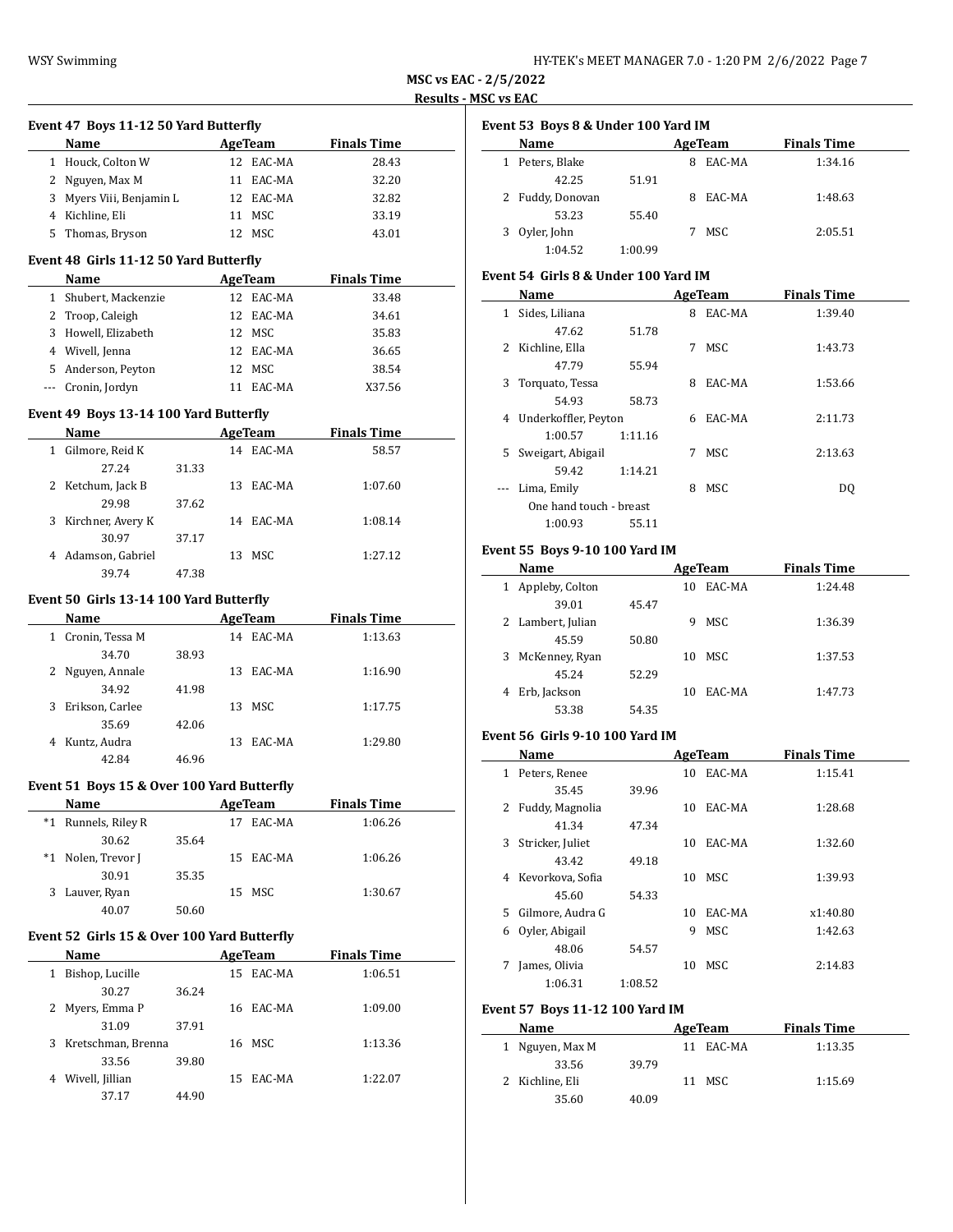| (Event 57 Boys 11-12 100 Yard IM) |                  |       |     |                |                    |  |  |  |  |
|-----------------------------------|------------------|-------|-----|----------------|--------------------|--|--|--|--|
| <b>Name</b>                       |                  |       |     | <b>AgeTeam</b> | <b>Finals Time</b> |  |  |  |  |
| 3                                 | Thomas, Bryson   |       | 12. | MSC            | 1:30.66            |  |  |  |  |
|                                   | 45.92            | 44.74 |     |                |                    |  |  |  |  |
| 4                                 | Mathias, Vincent |       |     | 12 MSC         | 1:30.87            |  |  |  |  |
|                                   | 40.01            | 50.86 |     |                |                    |  |  |  |  |
| 5.                                | Hirst, Jackson C |       | 11  | EAC-MA         | 1:31.53            |  |  |  |  |
|                                   | 41.61            | 49.92 |     |                |                    |  |  |  |  |

# **Event 58 Girls 11-12 100 Yard IM**

|    | Name                 |       | AgeTeam   | <b>Finals Time</b> |  |
|----|----------------------|-------|-----------|--------------------|--|
|    | 1 Dougherty, Sarah R |       | 12 EAC-MA | 1:15.19            |  |
|    | 34.16                | 41.03 |           |                    |  |
| 2  | Adams, Charleigh     |       | 12 MSC    | 1:16.30            |  |
|    | 35.43                | 40.87 |           |                    |  |
| 3  | Troop, Caleigh       |       | 12 EAC-MA | 1:17.85            |  |
|    | 36.18                | 41.67 |           |                    |  |
| 4  | Howell, Elizabeth    |       | 12 MSC    | 1:18.92            |  |
|    | 37.05                | 41.87 |           |                    |  |
| 5. | Cronin, Jordyn       |       | 11 EAC-MA | 1:24.53            |  |
|    | 39.42                | 45.11 |           |                    |  |
| 6  | Luft-Hoover, Chloe   |       | 11 MSC    | 1:25.36            |  |
|    | 39.37                | 45.99 |           |                    |  |
|    | Hook, Becky J        |       | 11 EAC-MA | X1:29.54           |  |
|    | 41.75                | 47.79 |           |                    |  |
|    | Fuddy, Elise L       |       | 11 EAC-MA | X1:40.36           |  |
|    | 45.54                | 54.82 |           |                    |  |
|    | Dormer, Anna         |       | 12 MSC    | X1:46.91           |  |
|    | 48.39                | 58.52 |           |                    |  |

### **Event 59 Boys 13-14 200 Yard IM**

| <b>Name</b>                             | AgeTeam   | <b>Finals Time</b> |  |  |
|-----------------------------------------|-----------|--------------------|--|--|
| 1 Kirchner, Avery K                     | 14 EAC-MA | 2:26.38            |  |  |
| <b>Event 60 Girls 13-14 200 Yard IM</b> |           |                    |  |  |

|   | Name              |       | AgeTeam |        |       | <b>Finals Time</b> |
|---|-------------------|-------|---------|--------|-------|--------------------|
| 1 | Garber, Julia M   |       | 14      | EAC-MA |       | 2:31.48            |
|   | 31.73             | 40.47 |         | 43.80  | 35.48 |                    |
|   | 2 Hirst, Olivia K |       | 13      | EAC-MA |       | 2:40.94            |
|   | 35.30             | 41.34 |         | 48.94  | 35.36 |                    |
|   | 3 Nguyen, Annale  |       | 13      | EAC-MA |       | 2:43.00            |
|   | 34.77             | 43.16 |         | 47.58  | 37.49 |                    |
| 4 | Runkle, Johanna   |       | 13      | MSC    |       | 2:57.88            |
|   | 40.85             | 48.62 |         | 49.57  | 38.84 |                    |
|   |                   |       |         |        |       |                    |

# **Event 61 Boys 15 & Over 200 Yard IM**

| <b>Name</b>           |       |    |        |       | <b>Finals Time</b> |
|-----------------------|-------|----|--------|-------|--------------------|
| Schnoor, Luke W<br>1  |       | 16 | EAC-MA |       | 2:23.05            |
| 32.18                 | 36.59 |    | 42.00  | 32.28 |                    |
| 2 Nolen, Trevor J     |       | 15 | EAC-MA |       | 2:23.29            |
| 30.45                 | 38.24 |    | 40.48  | 34.12 |                    |
| Schmidt, Gavin<br>3   |       | 16 | MSC    |       | 2:25.95            |
| 32.64                 | 36.42 |    | 43.78  | 33.11 |                    |
| Gensemer, Owen B<br>4 |       | 17 | EAC-MA |       | 2:30.06            |
| 31.09                 | 40.44 |    | 43.60  | 34.93 |                    |

# **Event 62 Girls 15 & Over 200 Yard IM**

| <b>Name</b>     |       | AgeTeam   | <b>Finals Time</b> |  |
|-----------------|-------|-----------|--------------------|--|
| 1 Myers, Emma P |       | 16 EAC-MA | 2:28.29            |  |
| 31.92           | 37.97 | 46.07     | 32.33              |  |

| JU VJ LAU |                   |       |    |           |       |         |  |
|-----------|-------------------|-------|----|-----------|-------|---------|--|
|           | 2 Bishop, Lucille |       |    | 15 EAC-MA |       | 2:28.40 |  |
|           | 30.87             | 38.78 |    | 45.79     | 32.96 |         |  |
|           | 3 Kutz, Joy       |       | 17 | MSC       |       | 2:34.28 |  |
|           | 33.65             | 39.18 |    | 45.72     | 35.73 |         |  |
|           | 4 Wivell, Jillian |       |    | 15 EAC-MA |       | 2:54.75 |  |
|           | 36.66             | 42.83 |    | 53.05     | 42.21 |         |  |

# **Event 63 Boys 8 & Under 100 Yard Freestyle Relay**

|             | <b>Team</b>           |         | Relav                    | <b>Finals Time</b> |  |
|-------------|-----------------------|---------|--------------------------|--------------------|--|
| 1           | EAC-MA                |         | A                        | 1:17.14            |  |
|             | 1) Gilmore, Rowen 8   |         | 2) Mayhue, Jack 7        |                    |  |
|             | 3) Peters, Blake 8    |         | 4) Fuddy, Donovan 8      |                    |  |
|             | 43.47                 | 33.67   |                          |                    |  |
| $2^{\circ}$ | MSC                   |         | A                        | 1:26.74            |  |
|             | 1) Hollick, Gavin 8   |         | 2) Strubczewski, Cohen 8 |                    |  |
|             | 3) Shaffer, Hudson 8  |         | 4) Oyler, John 7         |                    |  |
|             | 44.62                 | 42.12   |                          |                    |  |
| 3.          | MSC.                  |         | B                        | 2:24.17            |  |
|             | 1) Anderson, Henry 8  |         | 2) Bates, Levi 7         |                    |  |
|             | 3) Danowski, Joseph 5 |         | 4) Yagel, Owen 6         |                    |  |
|             | 1:11.16               | 1:13.01 |                          |                    |  |

# **Event 64 Girls 8 & Under 100 Yard Freestyle Relay**

|              | Team                       |       | Relay                  | <b>Finals Time</b> |  |
|--------------|----------------------------|-------|------------------------|--------------------|--|
| $\mathbf{1}$ | EAC-MA                     |       | A                      | 1:18.39            |  |
|              | 1) Torquato, Tessa 8       |       | 2) Stackhouse, Cora 7  |                    |  |
|              | 3) Sides, Liliana 8        |       | 4) Fuddy, Lily 8       |                    |  |
|              | 44.05                      | 34.34 |                        |                    |  |
| 2            | MSC                        |       | A                      | 1:26.31            |  |
|              | 1) Reed, Samantha 8        |       | 2) Grigor, Emma 8      |                    |  |
|              | 3) Shively, Sybill 8       |       | 4) Kichline, Ella 7    |                    |  |
|              | 47.78                      | 38.53 |                        |                    |  |
| 3            | EAC-MA                     |       | B                      | 1:27.24            |  |
|              | 1) Shellenberger, Sophie 8 |       | 2) Rotondo, Cidney 8   |                    |  |
|              | 3) Brock, Skylar 8         |       | 4) Gubbins, Alayna 8   |                    |  |
|              | 45.73                      | 41.51 |                        |                    |  |
|              | 4 MSC                      |       | B                      | 1:41.94            |  |
|              | 1) Lima, Emily 8           |       | 2) Dominick, Eleanor 7 |                    |  |
|              | 3) Lima, Hannah 7          |       | 4) Sweigart, Abigail 7 |                    |  |
|              | 49.69                      | 52.25 |                        |                    |  |
| 5.           | MSC.                       |       | C                      | x2:16.32           |  |
|              | 1) Hoddinett, Jennifer 7   |       | 2) Vargas, Scarlett 5  |                    |  |
|              | 3) Bates, Adeline 6        |       | 4) Zehring, Grace 8    |                    |  |
|              | 1:19.49                    | 56.83 |                        |                    |  |
|              | EAC-MA                     |       | C                      | DO.                |  |
|              | Early take-off swimmer #2  |       |                        |                    |  |
|              | 1) Underkoffler, Peyton 6  |       | 2) Tymoczko, Maya 6    |                    |  |
|              | 3) Cao, Evangeline 8       |       | 4) Stricker, Brooke 7  |                    |  |
|              | 57.78                      | 47.31 |                        |                    |  |

# **Event 65 Boys 9-10 200 Yard Freestyle Relay**

 $\overline{\phantom{0}}$ 

| Team                  |       | Relav                 | <b>Finals Time</b> |  |
|-----------------------|-------|-----------------------|--------------------|--|
| EAC-MA                |       | А                     | 2:26.08            |  |
| 1) Troop, Cayden 9    |       | 2) Walsh, Austin 10   |                    |  |
| 3) Chandler, Calvin 9 |       | 4) Appleby, Colton 10 |                    |  |
| 38.00                 | 39.85 | 35.69                 | 32.54              |  |
| MSC                   |       | А                     | 2:30.41            |  |
| 1) Lambert, Julian 9  |       | 2) Makwana, Omkar 10  |                    |  |
| 3) McKenney, Ryan 10  |       | 4) Kortze, Lincoln 10 |                    |  |
| 37.86                 | 39.18 | 43.72                 | 29.65              |  |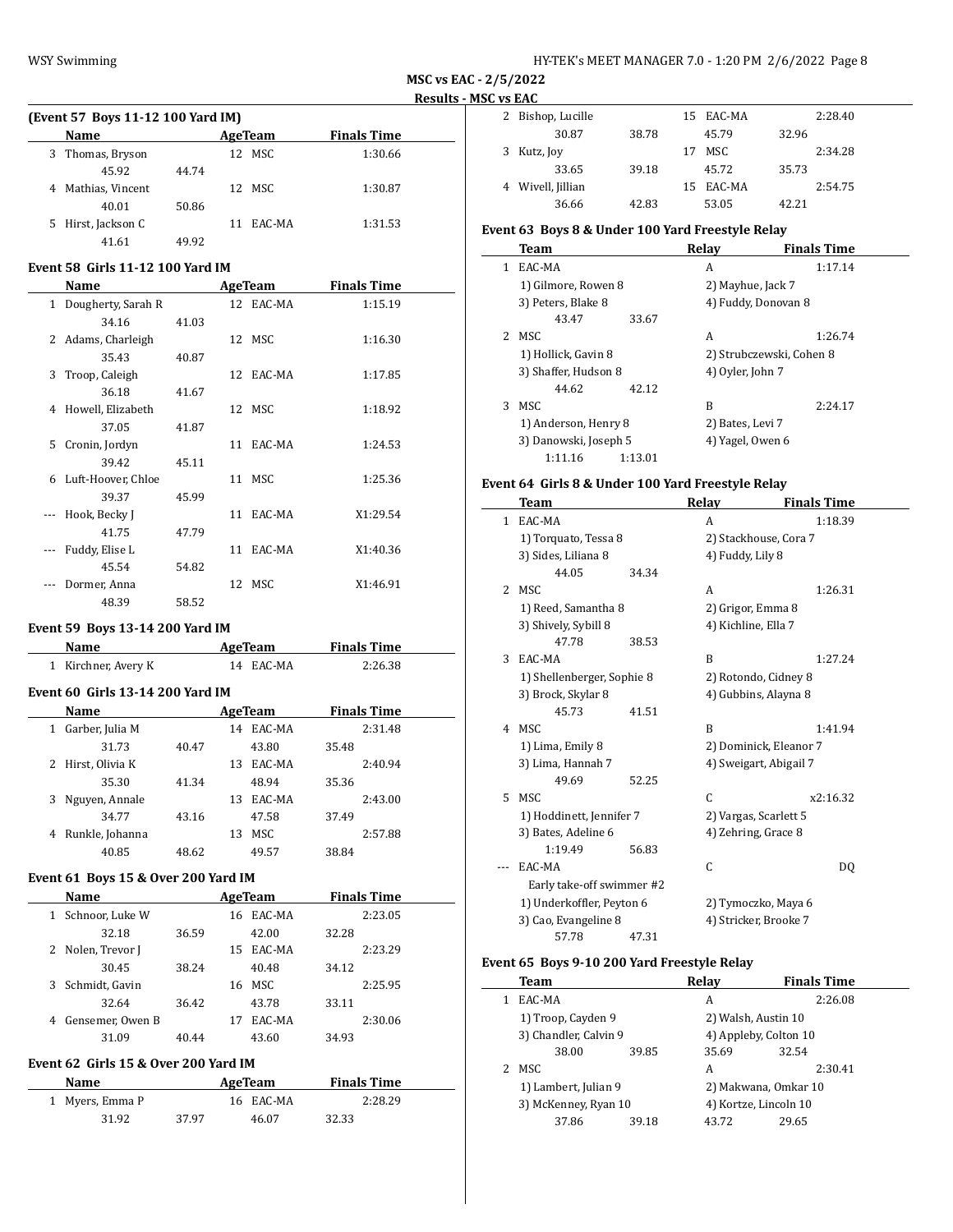$\overline{a}$ 

5 MSC B 3:22.39

**MSC vs EAC - 2/5/2022 Results - MSC vs EAC**

 $\overline{\phantom{a}}$ 

# **Event 66 Girls 9-10 200 Yard Freestyle Relay**

|              | Team                        |       | Relay                    | <b>Finals Time</b>    |  |  |
|--------------|-----------------------------|-------|--------------------------|-----------------------|--|--|
| $\mathbf{1}$ | EAC-MA                      |       | A                        | 2:14.66               |  |  |
|              | 1) Williams, Isabelle N 9   |       | 2) Greene, Layla F 9     |                       |  |  |
|              | 3) Tymoczko, Brea 9         |       | 4) Peters, Renee 10      |                       |  |  |
|              | 35.86                       | 36.72 | 31.98                    | 30.10                 |  |  |
| 2            | EAC-MA                      |       | B                        | 2:35.10               |  |  |
|              | 1) Fuddy, Magnolia 10       |       | 2) Stricker, Juliet 10   |                       |  |  |
|              | 3) Supernavage, Abriella 10 |       | 4) Gilmore, Audra G 10   |                       |  |  |
|              | 37.37                       | 38.47 | 37.68                    | 41.58                 |  |  |
| 3            | MSC                         |       | A                        | 2:39.71               |  |  |
|              | 1) Urey, Nora 10            |       |                          | 2) Eisenhart, Ella 10 |  |  |
|              | 3) Kevorkova, Sofia 10      |       | 4) Oyler, Abigail 9      |                       |  |  |
|              | 40.11                       | 45.22 | 33.94                    | 40.44                 |  |  |
| 4            | EAC-MA                      |       | C                        | x2:59.77              |  |  |
|              | 1) Berry, Paige 9           |       | 2) Mayhue, Isla 9        |                       |  |  |
|              | 3) Roda, Claire A 9         |       | 4) Schoenberger, Lucca 9 |                       |  |  |
|              | 54.71                       | 40.65 | 44.83                    | 39.58                 |  |  |
| 5.           | <b>MSC</b>                  |       | B                        | 3:09.40               |  |  |
|              | 1) Beltrandi, Izabella 9    |       | 2) James, Olivia 10      |                       |  |  |
|              | 3) Bates, Aubrey 9          |       | 4) Gasaway, Carolyn 9    |                       |  |  |
|              | 51.53                       | 45.59 | 52.95                    | 39.33                 |  |  |

## **Event 67 Boys 11-12 200 Yard Medley Relay**

|    | <b>Team</b>                  |       | Relav                | <b>Finals Time</b>     |  |
|----|------------------------------|-------|----------------------|------------------------|--|
| 1. | EAC-MA                       |       | A                    | 2:17.01                |  |
|    | 1) Nguyen, Max M 11          |       |                      | 2) Houck, Colton W 12  |  |
|    | 3) Myers Viii, Benjamin L 12 |       | 4) Rittle, Ben 12    |                        |  |
|    | 36.13                        | 39.20 | 28.56                | 33.12                  |  |
|    | 2 EAC-MA                     |       | B                    | 2:20.34                |  |
|    | 1) Hess, Douglas 11          |       |                      | 2) Hirst, Jackson C 11 |  |
|    | 3) Chandler, Landon K 11     |       | 4) Ochoa, Tristan 12 |                        |  |
|    | 56.55                        | 46.08 | 37.71                |                        |  |
| 3  | MSC.                         |       | A                    | 2:39.37                |  |
|    | 1) McAllister, Owen 11       |       |                      | 2) Gesell, Cameron 12  |  |
|    | 3) Kichline, Eli 11          |       |                      | 4) Mathias, Vincent 12 |  |
|    | 54.38                        | 38.84 | 37.29                | 28.86                  |  |

### **Event 68 Girls 11-12 200 Yard Medley Relay**

|             | Team                     |       | Relav                    | <b>Finals Time</b> |
|-------------|--------------------------|-------|--------------------------|--------------------|
| 1.          | EAC-MA                   |       | A                        | 2:17.30            |
|             | 1) Troop, Caleigh 12     |       | 2) Shubert, Mackenzie 12 |                    |
|             | 3) Dougherty, Sarah R 12 |       | 4) Messina, Sophia R 12  |                    |
|             | 35.82                    | 39.17 | 32.45                    | 29.86              |
| $2^{\circ}$ | MSC.                     |       | A                        | 2:26.73            |
|             | 1) Adams, Charleigh 12   |       | 2) Gasaway, Anna 12      |                    |
|             | 3) Howell, Elizabeth 12  |       | 4) Anderson, Peyton 12   |                    |
|             | 45.14                    | 34.58 | 36.19                    | 30.82              |
| 3           | EAC-MA                   |       | B                        | 2:40.81            |
|             | 1) Wivell, Jenna 12      |       | 2) Torquato, Maya 11     |                    |
|             | 3) Cronin, Jordyn 11     |       | 4) Brehm, Eleni 12       |                    |
|             | 45.63                    | 38.74 | 38.69                    | 37.75              |
| 4           | EAC-MA                   |       | C                        | x2:58.84           |
|             | 1) Rotondo, Caylin 12    |       | 2) Stackhouse, Mya 12    |                    |
|             | 3) Hall, Valerie 11      |       | 4) Hook, Becky J 11      |                    |
|             | 51.57                    | 48.51 | 44.12                    | 34.64              |
|             |                          |       |                          |                    |

| 1) Heintzelman, Ashley 11 |       | 2) Dormer, Anna 12     |       |  |
|---------------------------|-------|------------------------|-------|--|
| 3) Luft-Hoover, Chloe 11  |       | 4) Harris, Caroline 11 |       |  |
| 54.61                     | 57.10 | 41.92                  | 48.76 |  |
|                           |       |                        |       |  |

# **Event 69 Boys 13-14 200 Yard Medley Relay**

|   | Team                                              |       | Relay                   | <b>Finals Time</b> |
|---|---------------------------------------------------|-------|-------------------------|--------------------|
|   | EAC-MA                                            |       | А                       | 1:57.91            |
|   | 1) Ketchum, Jack B 13                             |       | 2) Kirchner, Avery K 14 |                    |
|   | 3) Gilmore, Reid K 14                             |       | 4) Kirchner, Chase E 14 |                    |
|   | 28.72                                             | 34.90 | 27.66                   | 26.63              |
| 2 | MSC                                               |       | А                       | 2:43.85            |
|   | 1) Watkins, Nicholas 13<br>3) Adamson, Gabriel 13 |       | 2) Thomas, Bryson 12    |                    |
|   |                                                   |       | 4) White, Tyler 13      |                    |
|   | 54.16                                             | 43.50 | 36.39                   | 29.80              |

# **Event 70 Girls 13-14 200 Yard Medley Relay**

|    | Team                      |       | Relav                 | <b>Finals Time</b> |  |
|----|---------------------------|-------|-----------------------|--------------------|--|
| 1  | EAC-MA                    |       | A                     | 2:14.98            |  |
|    | 1) Hirst, Olivia K 13     |       | 2) Houser, Abigail 13 |                    |  |
|    | 3) Garber, Julia M 14     |       | 4) Cronin, Tessa M 14 |                    |  |
|    | 36.05                     | 43.03 | 27.31                 | 28.59              |  |
| 2. | MSC.                      |       | A                     | 2:29.23            |  |
|    | 1) Alvarado, Mina 13      |       | 2) Runkle, Johanna 13 |                    |  |
|    | 3) Erikson, Carlee 13     |       | 4) Waite, Makayla 13  |                    |  |
|    | 42.47                     | 40.39 | 32.00                 | 34.37              |  |
|    | EAC-MA                    |       | R                     | DO.                |  |
|    | Early take-off swimmer #4 |       |                       |                    |  |
|    | 1) Shubert, Derian 14     |       | 2) Rittle, Anna 13    |                    |  |
|    | 3) Kuntz, Audra 13        |       | 4) Nguyen, Annale 13  |                    |  |
|    | 50.96                     | 40.86 | 46.22                 | 21.98              |  |

# **Event 71 Boys 15 & Over 200 Yard Medley Relay**

|  | Team                                            |       | Relay                | <b>Finals Time</b>       |
|--|-------------------------------------------------|-------|----------------------|--------------------------|
|  | EAC-MA                                          |       | A                    | 1:55.21                  |
|  | 1) Ketchum, Carter J 15                         |       | 2) Nolen, Trevor [15 |                          |
|  | 3) Mickievicz, Adam S 16                        |       |                      | 4) Runnels, Riley R 17   |
|  | 29.51                                           | 34.45 | 25.81                | 25.44                    |
|  | 2 MSC                                           |       | A                    | 2:01.43                  |
|  | 1) Schmidt, Gavin 16<br>3) Raniowski, Declan 16 |       |                      | 2) Wetherhold, Andrew 17 |
|  |                                                 |       | 4) Lauver, Ryan 15   |                          |
|  | 31.84                                           | 29.31 | 27.72                | 32.56                    |

# **Event 72 Girls 15 & Over 200 Yard Medley Relay**

| Team                     |       | Relav                   | <b>Finals Time</b> |  |
|--------------------------|-------|-------------------------|--------------------|--|
| EAC-MA                   |       | A                       | 2:02.11            |  |
| 1) Wilkinson, Kylie 16   |       | 2) McDonald, Genna E 16 |                    |  |
| 3) Bishop, Lucille 15    |       | 4) Houck, Sierra G 17   |                    |  |
| 32.62                    | 33.68 | 29.70                   | 26.11              |  |
| MSC                      |       | A                       | 2:03.72            |  |
| 1) Kretschman, Brenna 16 |       | 2) Kutz, Joy 17         |                    |  |
| 3) Hoover, Annabelle 15  |       | 4) Rodgers, Danielle 17 |                    |  |
| 34.52                    | 37.38 | 26.64                   | 25.18              |  |

# **Scores - Women**

| Women - Team Rankings - Through Event 72 |     |
|------------------------------------------|-----|
| 1. Elizabethtown Aquatic Club            | 378 |
| 2. Mechanicsburg Swim Club               | 178 |